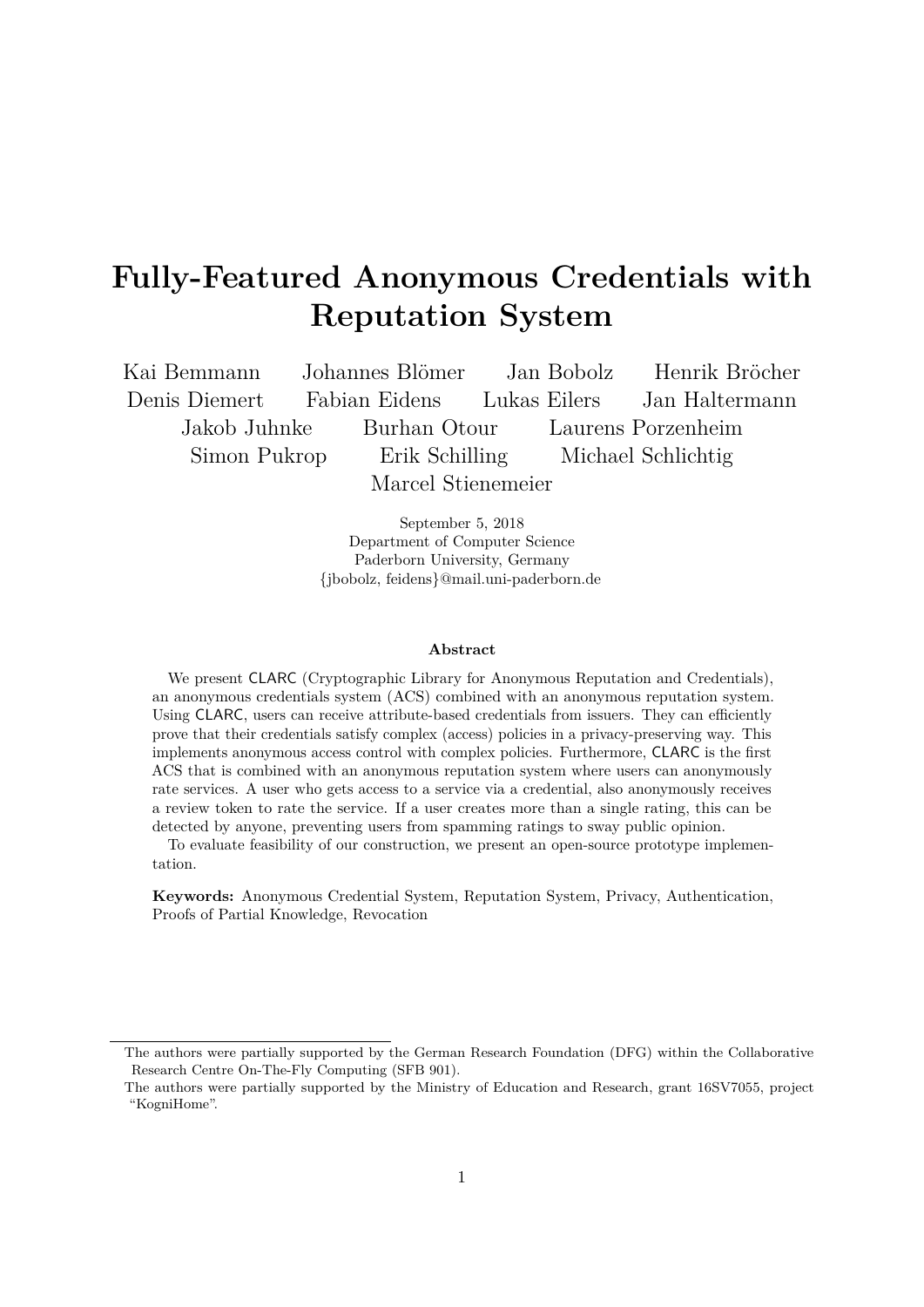# **1 Introduction**

Usually, authentication is done via identification, i. e. a user supplies his identity and proves possession of some secret in order to gain access to some service or resource. Because user identities are readily available to service providers, providers can exchange collected data about any particular user among themselves.

**Anonymous credential systems** To mitigate such privacy breaches and to give the user more control over her data, one can employ anonymous credential systems (ACS). In an ACS, a user acts under an arbitrary number of unlinkable pseudonyms rather than under his identity. Any two services know a user under different pseudonyms, making it hard to link user data between the two services. A user may even generate multiple pseudonyms for the same service, allowing her to partition generated user data between several unlinkable pseudonyms. In the most extreme case, a user may choose a new pseudonym for every single transaction with any service, making all user actions unlinkable.

Usually, different users have different access rights to some services. In an ACS, these access rights are described by *attributes*. A service provider can issue a *credential* to a user, which is parameterized with attributes. These attributes can, for example, encode access rights to a service or some user data. The user can then *prove possession of a credential* to the same or to other service providers in a privacy-preserving way. This process is called *showing* a credential. This mechanism essentially allows users to carry (authenticated) data and access rights between their different pseudonyms and enables service providers to enforce access restrictions when confronted with anonymous users. Note that in this scenario, the user is in full control of her data and can actively decide what parts of it to reveal to service providers.

<span id="page-1-0"></span>**Attributes and policies** A credential may be, for example, used to encode citizen cards issued by the government. Through this credential, the state certifies attributes such as "citizenship", "student status", and "age". The citizen can store this credential, for example, on her smartphone and use it to prove statements about her certified attributes while staying unlinkable across services. The showing of credentials will be done via wireless communications channels of the smartphone, e. g. NFC. As an example, a public transportation provider may provide ticket discounts to students, young people, and senior citizens. To get the discount in this scenario, the user would need to prove possession of a credential whose attributes satisfy a complex policy as in Figure [1.](#page-2-0) It is a challenge to do this without disclosing the user's specific attribute values to the transportation provider. Note that disclosing (some of) the user's specific attribute values gives the provider quite specific information about the user, which may be used to de-anonymize her. Ideally, the transportation provider only learns a single bit about the attributes, namely that they satisfy the policy.

**Reputation systems** After using the transportation service, the citizen may want to rate her experience using a *reputation system*. On the one hand, the citizen wants to submit her rating anonymously. On the other hand, rated services want to ensure that only people who used the service can rate it. Furthermore, to prevent rating spam, every (anonymous) user should only be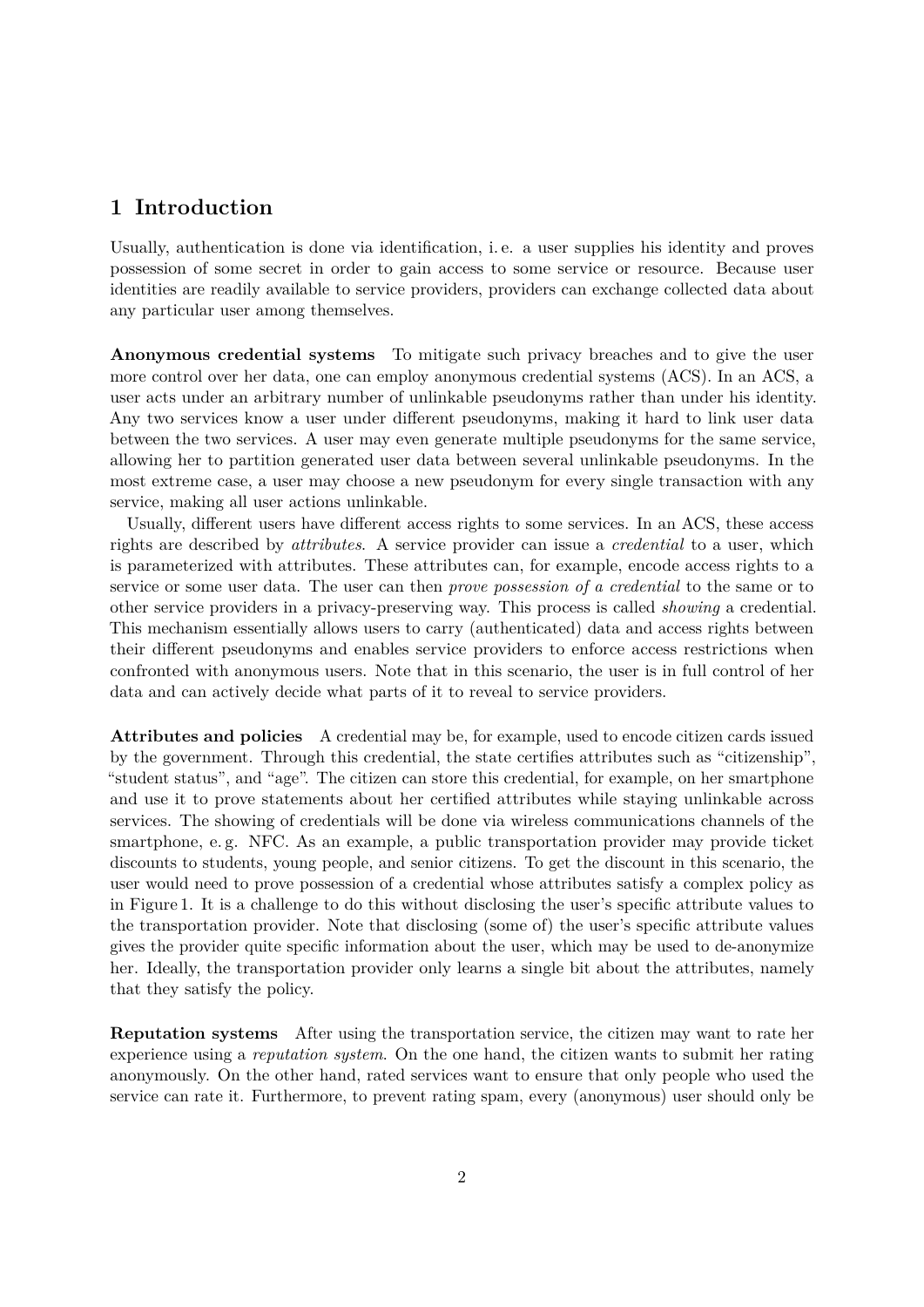

<span id="page-2-0"></span>Figure 1: Example (sub-)policy. The attribute  $a_1$  stands for the registration status of the user,  $a_2$ encodes the citizenship,  $a_3$  the student status, and  $a_4$  encodes the user's age.

able to submit a single rating. It is a challenge to ensure these properties while simultaneously preserving the user's anonymity.

## <span id="page-2-2"></span>**1.1 Contribution**

As a solution to the aforementioned challenges, we present our combination of an anonymous credential and reputation system called CLARC (Cryptographic Library for Anonymous Reputation and Credentials). We present the formal construction of the system and the main ideas behind its implementation.

CLARC works as follows: Figure [2](#page-2-1) shows the system and involved roles on a high level. We consider one system manager and several users, service providers, and issuers. In the following we describe a usage scenario alongside the numerical order as shown in Figure [2.](#page-2-1)



<span id="page-2-1"></span>Figure 2: Overview of our system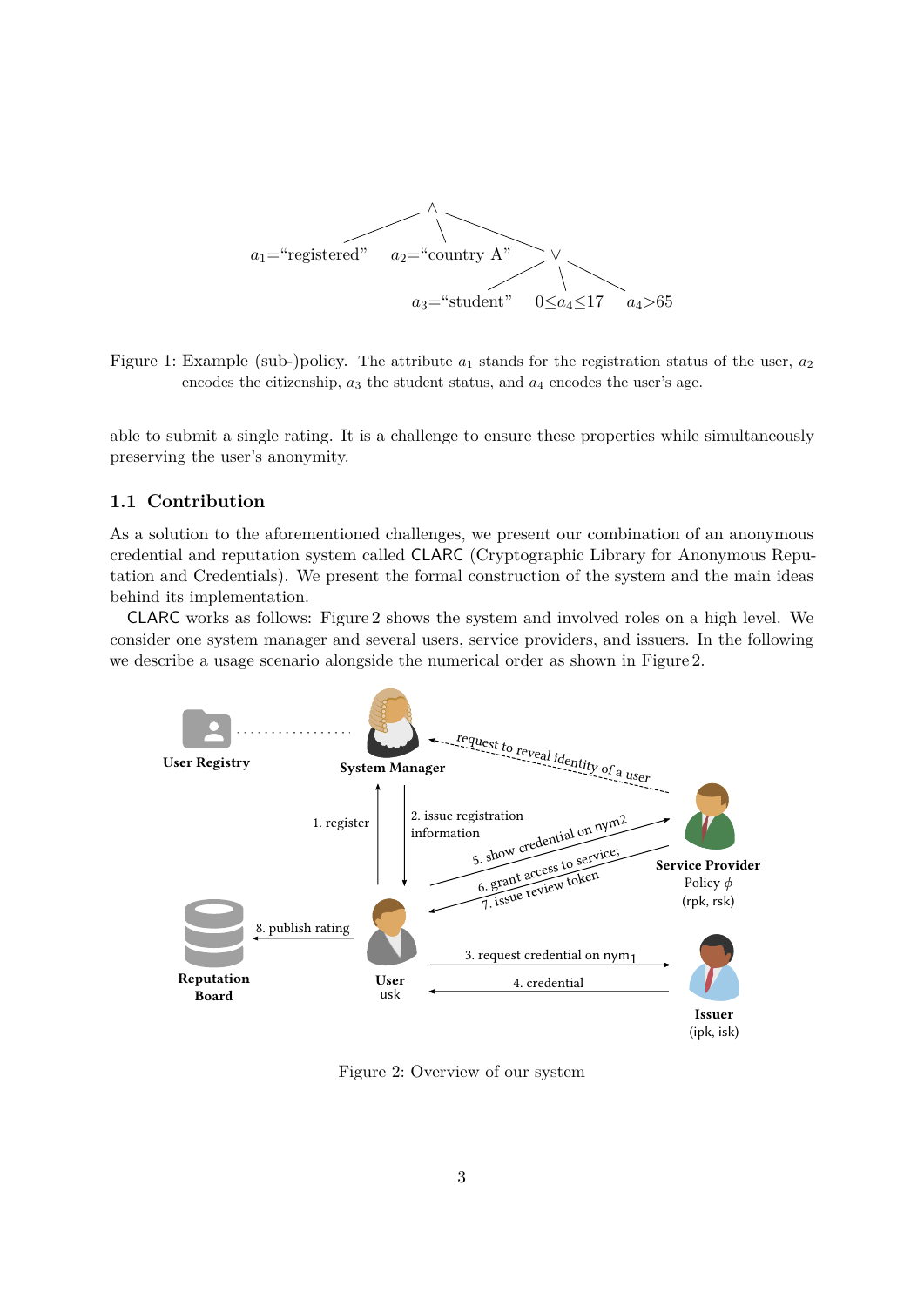- 1.–2. A user has a unique identifier called usk and registers with the system manager, which is a trusted party. The system manager keeps a registration record of the user and is able to reveal the identity of registered users in case of misuse.
- 3.–4. A registered user is able to request a credential from an issuer under a pseudonym. The decision whether a request is answered with the issuance of a credential and which attributes are certified depends on the application.
- 5.–6. Credentials can be shown under a different pseudonym of the same user to service providers. For this, a service provider publishes a policy  $\phi$  that determines which combinations of attributes in credentials can access her service.
- 7.–8. If the service provider accepts the showing of the credential she provides the service and issues a review token to the user. This review token enables the user to rate the provided service once. Reviews are published publicly on a *reputation board*, which is a public storage service. The reviews are anonymous as long as the user is only rates the service once. If a single user rates the same service twice, his two ratings can be publicly linked by anyone. Using this mechanism, the application can detect and decide to ignore duplicate ratings.

The reputation board can be implemented by any public storage system. Ratings cannot be forged or manipulated. However, the storage system should ensure that service providers cannot delete or hide unfavorable ratings. One way to ensure this is by using a public ledger (e. g., a blockchain) as the reputation board.

CLARC supports the following features:

**Access Policies for Service Provider** Service providers can specify complex access policies for their services. A *sub-policy* models the statement "the user has a credential by issuer ipk with attributes satisfying *φ*". As such, a sub-policy consists of an issuer's public key and a threshold policy over basic attribute statements. Basic attribute statements in our case are equality  $(a_i = k)$ and inequality  $(a_i \neq k)$  of an attribute value  $a_i$  to a public value k, set membership  $(a_i \in S)$ , and range proofs  $(A \le a_i \le B)$ . These basic attribute statements can be arbitrarily connected by threshold gates to form a statement *φ* about attributes. In the examples, we sometimes refer to the special case of threshold policies in the form of Boolean formulas (e. g., Figure [1\)](#page-2-0).

A *policy* consists of any number of sub-policies, connected by threshold gates. This allows the service provider to specify policies like "the user has a credential by  $ipk_1$  with attributes satisfying  $\phi_1$ , or a credential by  $ipk_2$  with attributes satisfying  $\phi_2$ ". In this case, the service provider would not learn whether an authenticated user has been issued sufficient attributes from  $ipk_1$  or from  $ipk_2$ .

**Traceability of users** In case of misuse, a trusted third party called *system manager*, can reveal the identity of a credential holder using a special key osk. For more information, see Section [3.4.](#page-11-0)

**Decentralized validation of ratings** Ratings are published on some (untrusted) *reputation board*. In our system, anyone can verify the validity of ratings.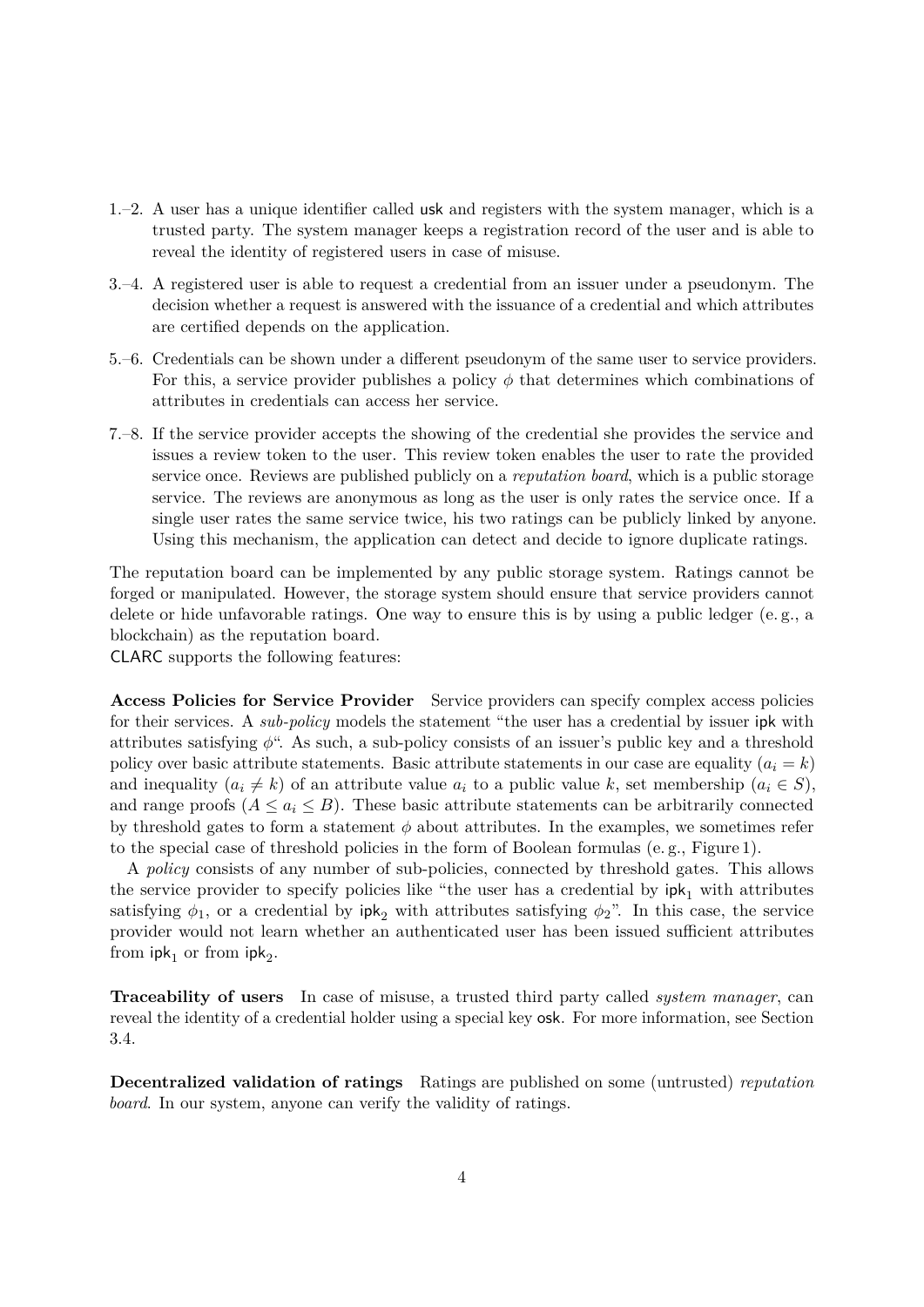**Attribute-based ratings** Optionally, users can choose to reveal some credential-authenticated statement about themselves when creating a rating. This enables, for example, the creation of authenticated "expert ratings", where the specific author of the rating remains anonymous (cf. Section [3.6\)](#page-12-0).

**Anonymity** While interacting with users, other entities only learn the information that is revealed by the user (e.g., statements over attributes). Furthermore, a user is anonymous while receiving credentials or rating tokens. Ratings by two buyers of the same product are indistinguishable.

**Credential unforgeability** Users cannot claim to possess credentials that they have not been issued. That is, users cannot claim to satisfy policies for which they have not been issued satisfying credentials.

**Rating authenticity and public linkability** Users cannot rate products unless they have been issued a rating token for it. If a malicious user tries to create two ratings for the same product, the two ratings can be linked publicly.

**Non-impersonation** Attackers cannot successfully claim possession of some honest user's pseudonym (even if they control a service provider or a credential issuer). Furthermore, attackers cannot generate interactions that a system manager would trace to an honest user.

**Open-source prototype implementation** We have implemented CLARC as an open-source Java library under the Apache license. The implementation contains several building blocks that may be of independent interest (cf. Section [5\)](#page-16-0).

## **1.2 Related Work**

A standard way to construct an ACS is the framework presented by Camenisch and Lysyanskaya [\[CL03;](#page-19-0) [Lys02\]](#page-20-0). Here, a signature scheme, a commitment scheme and efficient protocols suffice to construct a secure ACS. Pairing-based examples for signature schemes that are suitable to be applied in this framework are [\[CL04;](#page-19-1) [PS16\]](#page-20-1). Apart from pairing-based systems there also are RSA-based systems, e. g. [\[CL01;](#page-19-2) [CL03\]](#page-19-0). There are two techniques to add attributes to credentials. The simplest way is to sign a block of messages, where each message stands for one attribute value. Another way is to map the attribute values to prime numbers. Then, a product of primes is signed to get an attribute-based credential Camenisch and Groß [\[CG08\]](#page-18-0). Moreover, Fuchsbauer, Hanser, and Slamanig [\[FHS14\]](#page-19-3) present attribute-based anonymous credentials supporting selective disclosure using structure preserving signatures on equivalence classes and set commitments.

In comparison to basic credential systems, e.g. [\[CL03;](#page-19-0) [Lys02\]](#page-20-0), we add attributes to the credentials; a reputation system; expressive policies (cf. Section [4\)](#page-13-0) to the show protocol; revocation and open mechanisms.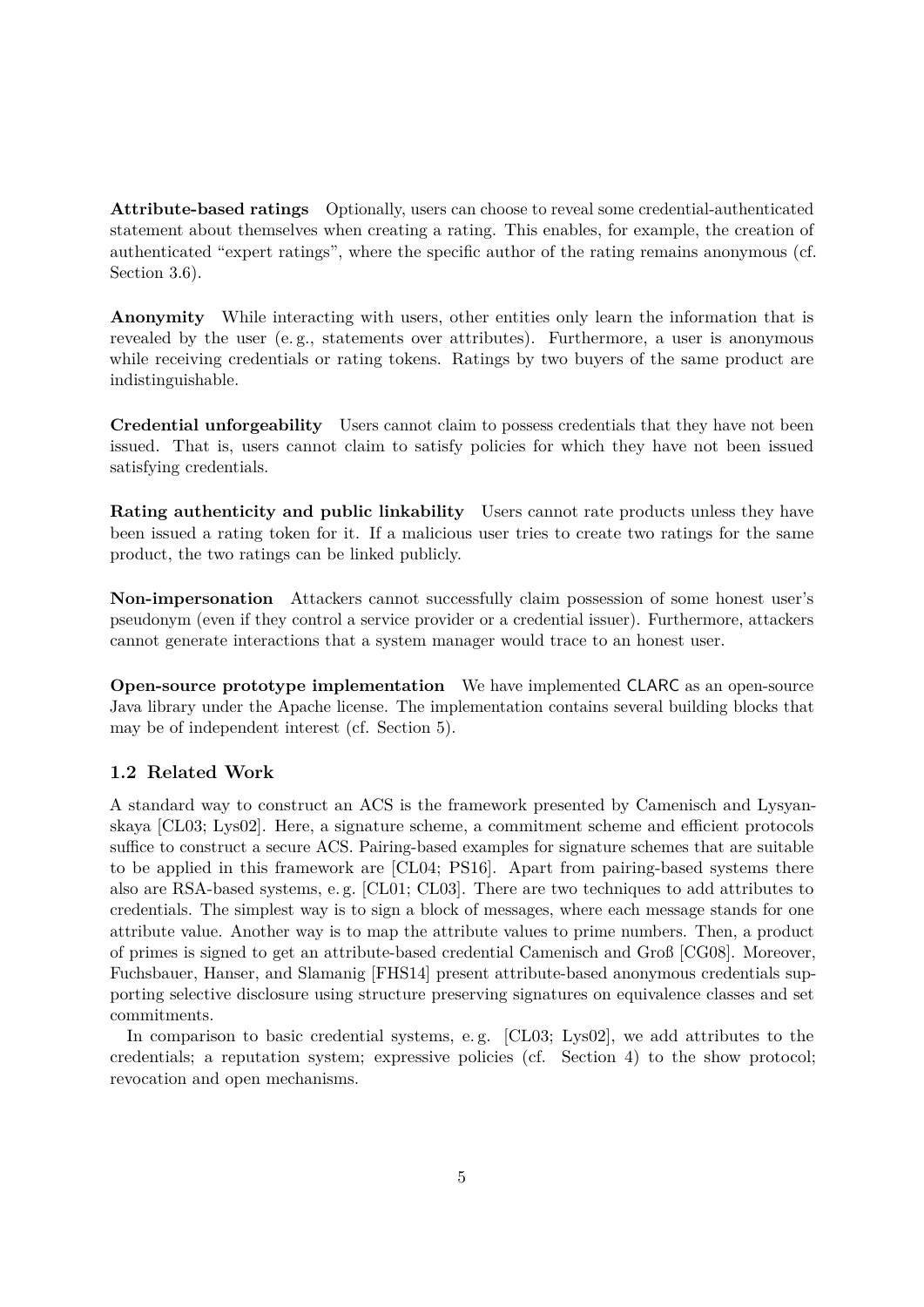<span id="page-5-0"></span>Table 1: Comparison of the credential signatures

|                      | Group                                 | Sig. size                   | Sec. assmp.       |
|----------------------|---------------------------------------|-----------------------------|-------------------|
| Sec. 3.1             | BN curve [BN06]                       | $2\mathbb{G}_1$             | Assmp. $2$ [PS16] |
| Idemix [CV02]        | RSA                                   | $1\mathbb{Z}_N+2\mathbb{Z}$ | strong RSA [CL03] |
| U-Prove $[$ PZ13 $]$ | $\mathbb{G}\subset\mathbb{Z}_{n}^{*}$ | $2\mathbb{G}+3\mathbb{Z}_a$ | no sec. proof     |

<span id="page-5-1"></span>Table 2: Comparison of supported relations between credential systems

|                    | Equality | lnegu. | Set/Range Proof Threshold Policy Sel. Disclosure |  |
|--------------------|----------|--------|--------------------------------------------------|--|
| Section 3.1        |          |        |                                                  |  |
| ABC4Trust [RCS14]  |          |        |                                                  |  |
| idemix $[CV02]$    |          |        | ___                                              |  |
| U-Prove $[ PZ13 ]$ |          |        | ____                                             |  |

The signature scheme proposed by Pointcheval and Sanders [\[PS16\]](#page-20-1) is a good candidate for the application to anonymous credentials, since the signatures consist of only two group elements, independent of the number of message to be signed. For this reason, we base our construction on [\[PS16\]](#page-20-1). Originally, Pointcheval and Sanders proved their signature scheme's security under an interactive assumption. However, Pointcheval and Sanders [\[PS17\]](#page-20-4) showed recently that the scheme is also secure under a variant of the SDH assumption, which is non-interactive.

There are several implemented credential systems. Among those realizations are Idemix [\[CV02\]](#page-19-4) and U-Prove [\[PZ13\]](#page-20-2), both of which are used in the ABC4Trust [\[RCS14\]](#page-20-3) project. In Table [1,](#page-5-0) we compare the signatures used as credentials in our system (Section [3.1\)](#page-6-0), idemix and U-Prove. Compared to our CLARC library, the realizations used in ABC4Trust are limited in the sense that they only support disclosing subsets of attribute values when showing a credential (or showing equality of attribute values in multiple credentials). In contrast, CLARC offers more expressive policies (cf. Table [2](#page-5-1) for a comparison).

Furthermore, there are two active projects that are focused on bringing credential systems to the end user and cloud providers. These projects are called PRISMACLOUD [\[and18b\]](#page-18-2) and CREDENTIAL [\[and18a\]](#page-17-0). PRISMACLOUD is focused on cryptographic constructions to protect the privacy of users while enabling the usage of cloud services. The CREDENTIAL (Secure Cloud Identity Wallet) project is focused on evaluating and showcasing access control for cloud based services via credential systems. In  $[H\ddot{o}r+16; Kos+17]$  $[H\ddot{o}r+16; Kos+17]$  the authors focus on the main functions and adoption of the CREDENTIAL concept. Even though the CREDENTIAL concept is based on different cryptographic schemes than our scheme (redactable signature compared to normal signatures) the main concepts (account and identity management) are similar to the one of CLARC.

In addition to anonymous credential systems, anonymous *reputation systems* are of interest. Reputation systems are widely studied in economics and computer science, see for example [\[And+08;](#page-18-3) [SK13;](#page-20-7) [Del00;](#page-19-5) [DMS03;](#page-19-6) [JI02;](#page-20-8) [KSG03\]](#page-20-9). Anonymity and security have been identified as key properties of reputation systems and a general formal security definition for reputation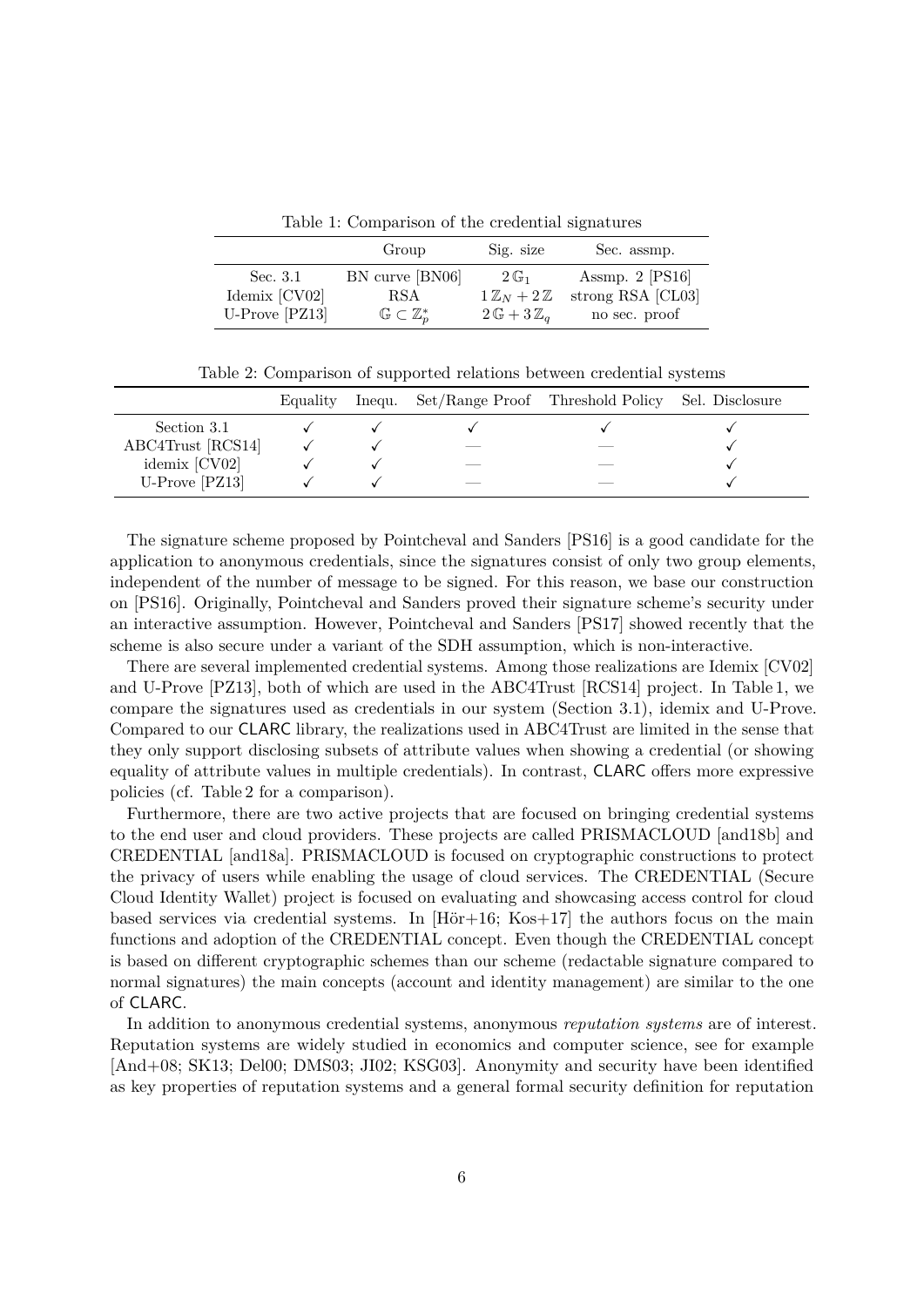systems was presented by Blömer, Juhnke, and Kolb [\[BJK15\]](#page-18-4). In [\[BJK15\]](#page-18-4) the authors construct a cryptographic reputation system based on group signatures. Additionally the authors [\[BJK15\]](#page-18-4) add the feature that multiple ratings by one user for one product can be detected. To the best of our knowledge, ours is the first construction of an anonymous reputation and credential system where users are anonymous when authenticating for a service and when rating it. A public-ledger based credential system is presented in  $[Yan+17]$ . The system in  $[Yan+17]$  also features a reputation system, but there the service providers rate the users after an authentication process.

In previous provable-secure reputation systems [\[BJK15\]](#page-18-4), users were not anonymous when buying a product (i.e. when receiving a rating token allowing to rate it). Our reputation system is based on credentials and supports public linkability. The linking technique was originally presented in [\[BJK15\]](#page-18-4).

# **2 Notation**

Let *R* be an NP-relation. Similar to Camenisch and Stadler [\[CS97\]](#page-19-7), we denote a  $\Sigma$  protocol ((interactive three-way) special honest-verifier zero-knowledge proof of knowledge) by  $PoK{(w)}$ :  $(x, w) \in R$ . The instance x and relation R are public knowledge and a prover wants to prove knowledge of witness *w* to some verifier, without revealing *w*. Similarly, we denote the non-interactive proof obtained by applying the (strong) Fiat-Shamir transformation [\[FS87;](#page-19-8) [BPW12\]](#page-18-5) to  $\text{PoK}\{(w) : (x, w) \in R\}$  by FS.NIPoK $\{(w) : (x, w) \in R\}$ . In the strong Fiat-Shamir transformation, the challenge is generated by hashing the statement and common input.

A signature of knowledge [\[CL06\]](#page-19-9) for *R* on some message  $m \in \{0,1\}^*$  obtained by applying the (strong) Fiat-Shamir transformation to  $PoK\{(w) : (x, w) \in R\}$  is denoted by FS.Sign $\{(w) :$  $(x, w) \in R$   $\{m\}$ . The corresponding verification algorithm is denoted by FS. Verify.

# **3 Our Construction**

In the following we show the details of our attribute-based anonymous credential and reputation system. First, we show the algorithms and afterwards we explain how the algorithms are mapped to the roles and parties shown in Figure [2.](#page-2-1) We also present further extensions of our construction to support opening, revocation, and attribute-based ratings.

#### <span id="page-6-0"></span>**3.1 Algorithm Description**

Our system CLARC is based on the ACS framework presented in [\[CL03;](#page-19-0) [Lys02\]](#page-20-0). The framework shows how to build ACS with anonymity, unforgeability and non-impersonation from three building-blocks. First a hiding and binding commitment scheme for the pseudonyms. Second, an existentially unforgeable signature scheme for the credentials. Third, protocols for issuing and showing a credential. In CLARC we use Pedersen commitments [\[Ped92\]](#page-20-10) for the pseudonyms and the pairing-based signature scheme by Pointcheval and Sanders [\[PS16\]](#page-20-1) to issue credentials. Within the credential showing protocol, we use Schnorr-like  $\Sigma$  protocols combined with proofs of partial knowledge [\[CDS94\]](#page-19-10). For more details on our protocols, we refer to Section [4.](#page-13-0)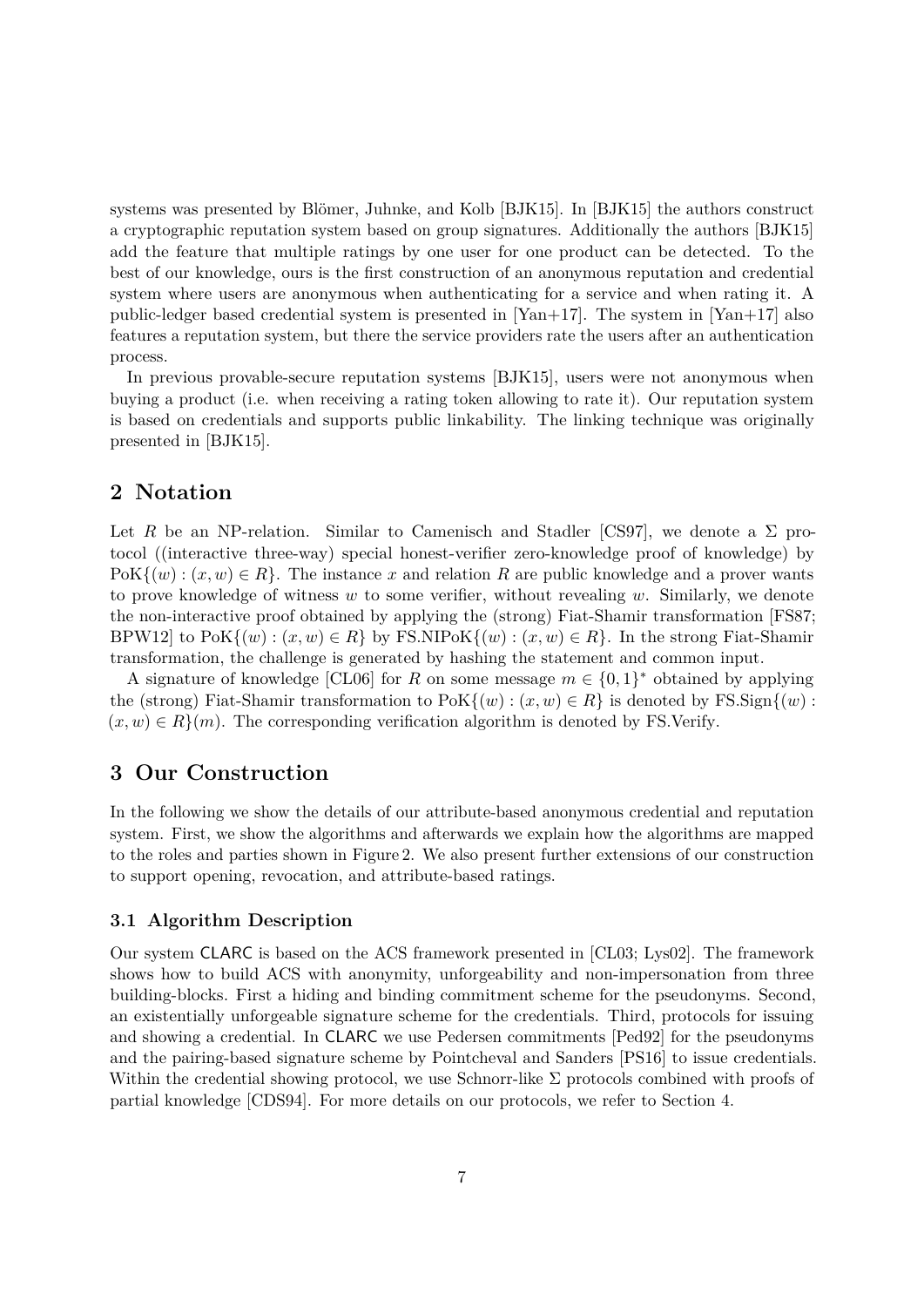Let  $\lambda \in \mathbb{N}$  be the security parameter. Let G be a type 3 bilinear group generator, let  $\Pi_{\text{Ped}} = (\text{Ped}\text{.Setup}, \text{Ped}\text{.Com}, \text{Ped}\text{.Open})$  be the Pedersen's commitment [\[Ped92\]](#page-20-10) and let  $\Pi_{\text{PS}}^k =$  $(PS.Setup_k, PS.KeyGen_k, PS.Sign_k, PS.Verify_k)$  be the Pointcheval-Sanders signature scheme for k messages [\[PS16\]](#page-20-1). Further, let  $H_G$ :  $\{0,1\}^* \to \mathbb{G}$  be a hash function hashing into a group  $\mathbb{G}$ . Our system Π consists of the following ppt algorithms and protocols.

- Setup(1<sup> $\lambda$ </sup>): Generate a type 3 bilinear group grp :=  $(p, \mathbb{G}_1, \mathbb{G}_2, \mathbb{G}_T, e) \leftarrow \mathcal{G}(1^{\lambda})$  and pseudonym public parameters  $pp_{\text{num}} := (g_{\text{nym}}, h_{\text{nym}}, p, \mathbb{G}_1)$  with  $g_{\text{nym}} \leftarrow \mathbb{G}_1 \setminus \{1\}$  and  $h_{\text{nym}} \leftarrow \mathbb{G}_1$ . Additionally, create auxiliary public parameters  $pp_{\text{aux}}$  used implicitly in the system, e.g. needed to instantiate certain predicates. Return  $pp := (grp, pp_{\text{num}})$ .
- MKeyGen(pp) with  $pp = (grp, pp_{nym}) = (p, \mathbb{G}_1, \mathbb{G}_2, \mathbb{G}_T, e, pp_{nym})$ : Generate key pair (opk,  $\text{cosk}$   $\rightarrow$  PS.KeyGen<sub>1</sub>(grp) for opening, choose public linkability basis  $b \leftarrow \mathbb{G}_2 \setminus \{1\}$  and set user registry  $reg := \epsilon$ . Return (mpk, msk) := ((opk, b), (osk, reg)).
- UsrInit(pp, opk) with  $pp = (grp, pp_{nym})$  and opening public key opk =  $(g_{opk}, Y_{opk}, \tilde{g}_{opk},$  $(\tilde{X}_{opk}, \tilde{Y}_{opk})$ : Choose user secret key usk  $\leftarrow \mathbb{Z}_p$ , set user public key upk :=  $g_{opk}^{usk}$  and return (usk*,* upk).
- IssInit(pp,  $1^{\ell}$ ) with pp = (grp, pp<sub>nym</sub>) and number of supported attributes  $\ell \in \mathbb{N}$ : Return issuer key pair (ipk, isk)  $\leftarrow$  PS.KeyGen<sub> $\ell$ +1</sub>(grp).
- RvwInit(pp) with  $pp = (grp, pp_{nvm})$ : Return a review token issuer key pair (rpk, rsk)  $\leftarrow$  $\text{IssInit}(pp, 1^1)$ .
- CreateNym(pp, usk) with  $pp = (grp, pp_{nvm})$  and user secret usk: Return (nym, psk)  $\leftarrow$  $Ped.Com(pp_{\text{num}}, \text{usk})$ , where  $psk = (usk, d)$ .
- (Join(pp*,* opk*,* usk*,* usk)*,* MJoin(pp*,* opk*,* upk*,* osk*,*reg)) is an interactive protocol with common input  $pp = (p, \mathbb{G}_1, \mathbb{G}_2, \mathbb{G}_T, e, pp_{\text{nym}})$ , opener public key  $\mathsf{opk} = (g_{\text{opk}}, Y_{\text{opk}}, \tilde{g}_{\text{opk}}, \tilde{X}_{\text{opk}})$  $\tilde{Y}_{\text{opk}}$ ) and  $pp_{\text{nym}} = (g_{\text{nym}}, h_{\text{nym}}, p, \mathbb{G}_1)$ . The system master parses the opener secret key osk as  $(x, y)$ . The user computes  $\tilde{\tau} := \tilde{Y}_{\text{opk}}^{\text{usk}}$ , sends  $\tilde{\tau}$  to the master and runs an argument of knowledge of the form  $\text{PoK}\{(\text{usk}) : \text{upk} = g_{\text{opk}}^{\text{usk}}\}.$  The master proceeds, if and only if she accepts in this proof *and*  $e(\text{upk}, \tilde{Y}_{\text{opk}}) = e(g_{\text{opk}}, \tilde{\tau})$  holds. If there is an entry  $(\text{upk}, \sigma, \cdot)$  in reg, the master returns  $\sigma$  and stops. Otherwise, the master chooses  $u \leftarrow \mathbb{Z}_p^*$ , computes

$$
\sigma = (\sigma_1, \sigma_2) \coloneqq (g_{\rm opk}^u, (g_{\rm opk}^x \cdot {\sf upk}^y)^u) \enspace,
$$

sends  $\sigma$  to the user, and adds the entry (upk,  $\sigma$ ,  $\tilde{\tau}$ ) to reg. Then, the user checks the signature using  $PS.Verify_1(pp, \mathsf{opk}, \mathsf{usk}, \sigma)$ . If this check fails, she outputs the error symbol ⊥, otherwise registration information reginfo = (*σ,* opk).

• (ProveNym(pp*,* nym*,* psk)*,* VerifyNym(pp*,* nym)) is an interactive protocol with common input  $pp = (grp, pp_{nvm})$  with  $pp_{nvm} = (g_{nym}, h_{nym}, p, \mathbb{G}_1)$  and pseudonym nym. Then the prover parses the pseudonym secret psk as (usk, d) and runs with the verifier  $PoK\{(usk, d)$ :  $\mathsf{nym} = g^d_{\mathrm{nym}}\,h^{\textsf{usk}}_{\mathrm{nym}}\}.$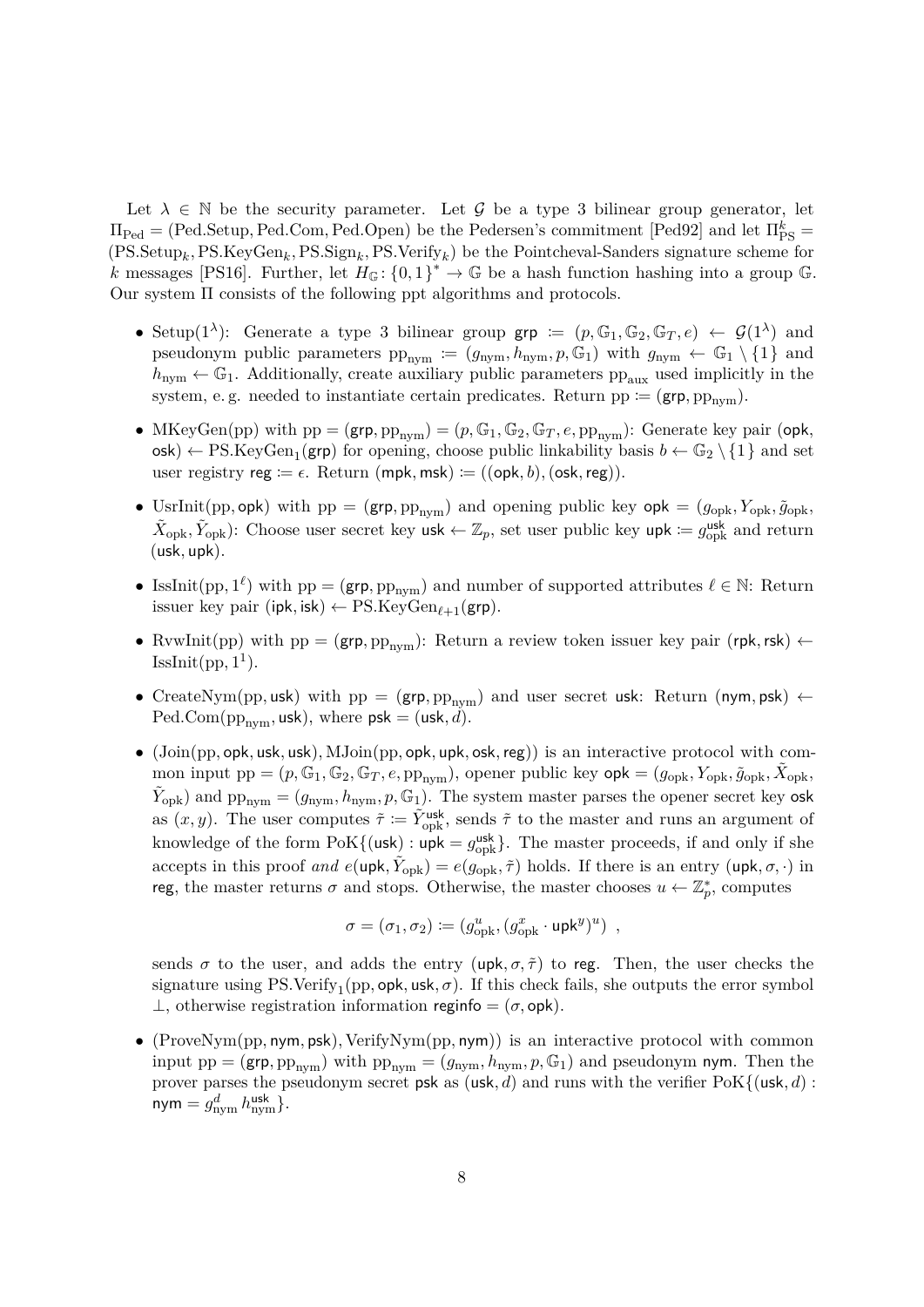$\bullet$  (RevCred(pp, ipk, nym,  $(a_i)_{i=1}^{\ell}$ , usk, psk), IssCred(pp, nym,

 $(a_i)_{i=1}^{\ell}$ , isk)) is an interactive protocol with common input pp = (grp, pp<sub>nym</sub>) with pp<sub>nym</sub>  $(g_{\text{nym}}, h_{\text{nym}}, p, \mathbb{G}_1)$ , issuer public key ipk =  $(g, Y_0, \ldots, Y_\ell, \tilde{g}, \tilde{X}, \tilde{Y}_0, \ldots, \tilde{Y}_\ell)$  and pseudonym nym. The receiver parses the pseudonym secret psk as (usk, d) and generates  $pp_{\text{rcv}} = (g, Y_0, \bar{Y}_0, \bar{Y}_0, \bar{Y}_0, \bar{Y}_0, \bar{Y}_0, \bar{Y}_0, \bar{Y}_0, \bar{Y}_0, \bar{Y}_0, \bar{Y}_0, \bar{Y}_0, \bar{Y}_0, \bar{Y}_0, \bar{Y}_0, \bar{Y}_0, \bar{Y}_0, \bar{Y}_0, \bar{Y}_0, \bar$  $p, \mathbb{G}_1$  and computes  $(C, (\text{usk}, r)) \leftarrow \text{Ped.Com}(pp_{\text{rcv}}, \text{usk})$ . Then, she sends *C* to the issuer and runs

$$
\text{PoK}\left\{(\text{usk}, d, r) : \text{nym} = g_{\text{nym}}^d \, h_{\text{nym}}^{\text{usk}} \wedge C = g^r \, Y_0^{\text{usk}}\right\}
$$

with the issuer. If the proof accepts, the issuer chooses  $u \leftarrow \mathbb{Z}_p^*$ , computes

$$
(\sigma'_1,\sigma'_2) \coloneqq \left(g^u, \left(g^x\,C\cdot \prod_{i=1}^\ell Y_i^{a_i}\right)^u\right)
$$

and sends  $(\sigma'_1, \sigma'_2)$  to the receiver. The receiver computes  $\sigma = (\sigma'_1, \sigma'_2 \cdot (\sigma'_1)^{-r})$ , and checks the signature's validity via PS.Verify<sub> $\ell+1$ </sub>(pp, ipk, (usk,  $a_1, \ldots, a_\ell$ ),  $\sigma$ ). If the check fails, she outputs  $\bot$ , else a credential cred =  $(\sigma, (a_1, \ldots, a_\ell), \text{ipk}).$ 

- (RcvToken(pp*,*rpk*,* nym*,* item*,* usk*,* psk)*,*IssToken(pp*,* nym*,* item*,*rsk)) is an interactive protocol, where RcvToken performs the same steps as RcvCred except that it uses rpk instead of ipk and  $H_{\mathbb{Z}_p}$  (item) instead of  $(a_i)_{i=1}^{\ell}$ . Analogously, IssToken performs the same steps as IssCred except that it uses rsk instead of isk, and again,  $H_{\mathbb{Z}_p}$  (item) instead of  $(a_i)_{i=1}^{\ell}$ . After having computed  $\sigma$ , the user checks the signature's validity via PS.Verify<sub>2</sub>(rpk, (usk,  $H_{\mathbb{Z}_p}$ (item)),  $\sigma$ ). If the check fails, she outputs the error symbol  $\perp$  and else a review token token =  $(\sigma,$  item, rpk).
- $\bullet\;$   $(\mathsf{ProveCred}(\mathrm{pp},\mathsf{opk},\mathsf{nym},(\mathsf{ipk}_i,\phi_i)_{i=1}^m,\psi,\mathsf{usk},\mathsf{psk},\mathsf{reginfo},\mathsf{cred})_{i=1}^m),\mathsf{VerifyCred}(\mathrm{pp},\mathsf{opk},\mathsf{nym},$  $(\textsf{ipk}, \phi)_{i=1}^m, \psi)$  is an interactive protocol with common input pp = (grp, pp<sub>nym</sub>), pp<sub>nym</sub>)  $=(g_{\text{nym}}, h_{\text{nym}}, p, \mathbb{G}_1)$ , opener public key opk  $=(g_{\text{opk}}, Y_{\text{opk}}, \tilde{g}_{\text{opk}}, \tilde{X}_{\text{opk}}, \tilde{Y}_{\text{opk}})$ , pseudonym nym, issuer public keys  $ipk_i = (g^{(i)}, Y_0^{(i)}, \dots, Y_{\ell_i}^{(i)}, \tilde{g}^{(i)}, \tilde{X}^{(i)}, \tilde{Y}_0^{(i)})$  $\tilde{Y}^{(i)}_0, \ldots, \tilde{Y}^{(i)}_{\ell_i}$  $\tilde{e}^{(i)}_{i}$ , and predicates  $\phi_i$  and  $\psi$ . We call a pair (ipk<sub>*i*</sub>,  $\phi_i$ ) a *subpolicy*, which consists of an issuer's public key ipk<sub>*i*</sub> and a predicate  $\phi_i$  over attributes.  $\psi$  is a monotone threshold formula over subpolicies. The prover parses her private input as  $psk = (usk, d)$ , reginfo =  $((\hat{\sigma}_1, \hat{\sigma}_2), \text{opk})$ , cred<sub>*i*</sub> =  $((\sigma_1^{(i)}$  $\mathcal{L}_1^{(i)},\mathcal{\sigma}_2^{(i)}$  $\binom{(i)}{2},\left(a_1^{(i)}\right)$  $a_1^{(i)}, \ldots, a_{\ell_i}^{(i)}$  $\binom{v}{\ell_i}$ , ipk).

Otherwise, she chooses  $s \leftarrow \mathbb{Z}_p^*$ , sets  $\hat{\sigma}' := (\hat{\sigma}_1^s, \hat{\sigma}_2^s)$  and sends  $\hat{\sigma}'$  to the verifier. The user computes a Fiat-Shamir heuristic non-interactive argument *π* as seen in Figure [3.](#page-9-0) This argument can be efficiently instantiated using generalized Schnorr protocols (cf. Section [4\)](#page-13-0).

The verifier accepts if and only if  $\hat{\sigma}'_1 \neq 1$  holds and  $\pi$  is valid.

• Open(opk, osk, reg, t) with opening public key opk =  $(g_{\text{opk}}, Y_{\text{opk}}, \tilde{g}_{\text{opk}}, \tilde{X}_{\text{opk}}, \tilde{Y}_{\text{opk}})$ , open secret key osk, registry information reg and a transcript  $t = ((\hat{\sigma}'_1, \hat{\sigma}'_2), \cdot)$  of a (ProveCred, VerifyCred) run: Use VerifyCred to check, whether the transcript is valid. If it is invalid, it outputs the error symbol ⊥. Otherweise, iterate over the entries (upk,  $\cdot$ ,  $\tilde{\tau}$ ) of reg, until  $e(\hat{\sigma}'_2, \tilde{g}_{\text{opk}}) e(\hat{\sigma}'_1, \tilde{X})^{-1} = e(\hat{\sigma}'_1, \tilde{\tau})$  holds. If it finds such an entry, it outputs upk, else ⊥.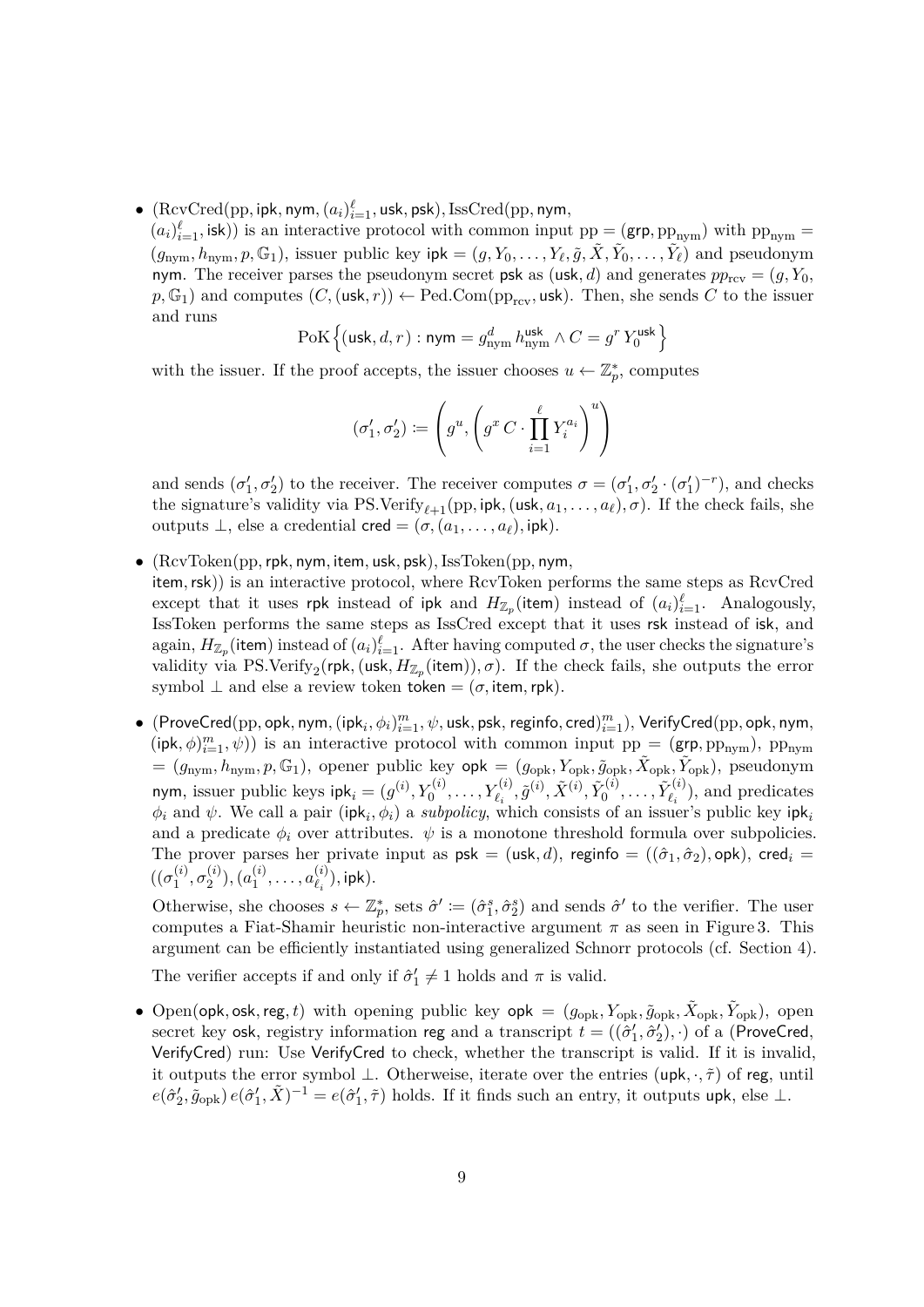$$
\text{FS.NIPoK}\left\{\begin{aligned} \mathsf{hym} &= g^d_\text{nym}\,h^{\text{usk}}_\text{nym} \\ &\wedge e(\hat{\sigma}'_1,\tilde{Y}_\text{opk})^\text{usk} = \frac{e(\hat{\sigma}'_2,\tilde{g}_\text{opk})}{e(\hat{\sigma}'_1,\tilde{X}_\text{opk})}\\ \text{FS.NIPoK}\left\{(\mathsf{usk},d,\left((a_j^{(i)},d_j^{(i)})_{j=1}^\ell,\sigma_i,\varphi_i\right)_{i=1}^m):&\begin{matrix} \wedge\varphi_i=1 \Leftrightarrow (\phi_i(a_1^{(i)},\ldots,a_{\ell_i}^{(i)})=1\\ \wedge\text{PS.Verify}_{\ell_i+1}(\text{pp},\text{ipk}_i,\\ (\text{usk},a_1^{(i)},\ldots,a_{\ell_i}^{(i)}),\sigma_i)=1) \end{matrix}\right\} \\ &\begin{matrix} \wedge\Psi(\varphi_1,\ldots,\varphi_m)=1 \end{matrix}\end{aligned}\right\}
$$

<span id="page-9-0"></span>Figure 3: Fiat-Shamir proof used in ProveCred

$$
\text{FS.Sign}\left\{(\text{usk}, \zeta, r): \begin{array}{l} \frac{e(\hat{\sigma}_2', \tilde{g}_{\text{opk}})}{e(\hat{\sigma}_1', \tilde{X}_{\text{opk}})} = e(\hat{\sigma}_1', \tilde{Y}_{\text{opk}})^{\text{usk}} \wedge L_1 = H_{\mathbb{G}_1}(\text{rpk}, \text{item})^{\zeta + \text{usk}} \wedge L_2 = b^{\zeta} \\ \wedge \frac{e(\sigma_2', \tilde{g})}{e(\sigma_1', \tilde{X}) e(\sigma_1', \tilde{Y}_1)^{H_{\mathbb{Z}_p}(\text{item})}} = e(\sigma_1', \tilde{g})^r e(\sigma_1', \tilde{Y}_0)^{\text{usk}} \end{array}\right\} (m)
$$

<span id="page-9-1"></span>Figure 4: Signature of knowledge for Rate

- Rate(pp, mpk, rpk, item, reginfo, token, usk, m) with  $pp = (grp, pp_{nym})$ ,  $pp_{nym} = (g_{nym}$ ,  $h_{\text{nym}}, p, \mathbb{G}_1$ ), master public key mpk = (opk, b) with opener public key opk =  $(g_{\text{opk}}, Y_{\text{opk}},$  $(g_{\text{opk}}, \tilde{X}_{\text{opk}}, \tilde{Y}_{\text{opk}})$ , review token issuer public key  $\mathsf{rpk} = (g, Y_0, Y_1, \tilde{g}, \tilde{X}, \tilde{Y}_0, \tilde{Y}_1)$ , item identifier item ∈  ${0,1}^*$ , registration information reginfo and review token token, user secret usk and rating text  $m \in \{0,1\}^*$ : Parse reginfo =  $((\hat{\sigma}_1, \hat{\sigma}_2), \text{opk})$  and token =  $((\sigma_1, \sigma_2), \text{item}, \text{rpk})$ . If  $\mathrm{PS}.\mathrm{Verify}_1(\mathsf{opk},\mathsf{usk},(\hat{\sigma}_1,\hat{\sigma}_2))=0\, \text{ and }\, \mathrm{PS}.\mathrm{Verify}_2(\mathsf{rpk},(\mathsf{usk},H_{\mathbb{Z}_p}(\mathsf{item})),(\sigma_1,\sigma_2))=0,\, \text{out-}$ put  $\perp$  and stop. Otherwise, choose  $s \leftarrow \mathbb{Z}_p^*$  and  $(u, r) \leftarrow \mathbb{Z}_p^* \times \mathbb{Z}_p$ , and set  $\hat{\sigma}' \coloneqq (\hat{\sigma}_1^s, \hat{\sigma}_2^s)$ and  $\sigma' := (\sigma_1', \sigma_2') := (\sigma_1^u, (\sigma_2 \cdot \sigma_1^r)^u)$ . For public linkability, choose  $\zeta \leftarrow \mathbb{Z}_p$  and compute values  $L_1 := H_{\mathbb{G}_1}(\text{rpk}, \text{item})^{\zeta + \text{usk}}$  and  $L_2 := b^{\zeta}$ . Compute  $\rho$  as given in Figure [4](#page-9-1) and output  $\mathsf{rating} = ((m, \mathsf{item}), \mathsf{mpk}, \mathsf{rpk}, \hat{\sigma}', \sigma', \rho, L_1, L_2).$  Note that  $w := (\mathsf{usk}, \zeta, r)$  is a witness for instance  $x \coloneqq (pp, \text{mpk}, \text{rpk}, \text{item}, \hat{\sigma}', \sigma')$  of the relation given in Figure [4.](#page-9-1)
- Verify(pp, mpk, rpk, item, rating,  $m$ ) with  $pp = (grp, pp_{\text{nym}})$ ,  $pp_{\text{nym}} = (g_{\text{nym}}, h_{\text{nym}}, p, \mathbb{G}_1)$ , master public key mpk = (opk, b) with the opener's  $\text{opt} = (g_{\text{opk}}, Y_{\text{opk}}, \tilde{g}_{\text{opk}}, \tilde{X}_{\text{opk}}, \tilde{Y}_{\text{opk}})$ review token issuer public key  $\mathsf{rpk} = (g, Y_0, Y_1, \tilde{g}, \tilde{X}, \tilde{Y}_0, \tilde{Y}_1)$ , item identifier item  $\in \{0, 1\}^*$ , rating =  $((m, \text{item}), (\text{mpk}, \text{rpk}, \hat{\sigma}', \sigma', \rho, L_1, L_2))$  for item and  $m \in \{0, 1\}^*$ : Let FS.Verify be instantiated with the same relation as given in Figure [4.](#page-9-1) Run FS.Verify $(m, \rho)$  and output the result.
- Link(pp, mpk, rpk, rating, rating<sup>\*</sup>) with public parameters  $pp = (grp, pp_{\text{nym}})$ , master public key  $mpk = (opk, b)$ , review token issuer public key rpk, and two ratings rating =  $((m,\text{item}), (\text{mpk}, \text{rpk}, \hat{\sigma}', \sigma', \rho, L_1, L_2))$  and rating  $^* = ((m^*,\text{item}), (\text{mpk}, \text{rpk}, \hat{\sigma'}^*, \sigma'^*, \rho^*, L_1^*,$  $L_2^*$ )) for item: First, check whether rating and rating<sup>∗</sup> are valid ratings using the Verify. If one of these check fails, output  $\perp$  and stop. Otherwise, return 1 if and only if the following equation holds:

$$
e\left(\frac{L_1}{L_1^*}, b\right) = e\left(H_{\mathbb{G}_1}(\mathsf{rpk}, \mathsf{item}), \frac{L_2}{L_2^*}\right)
$$

*.*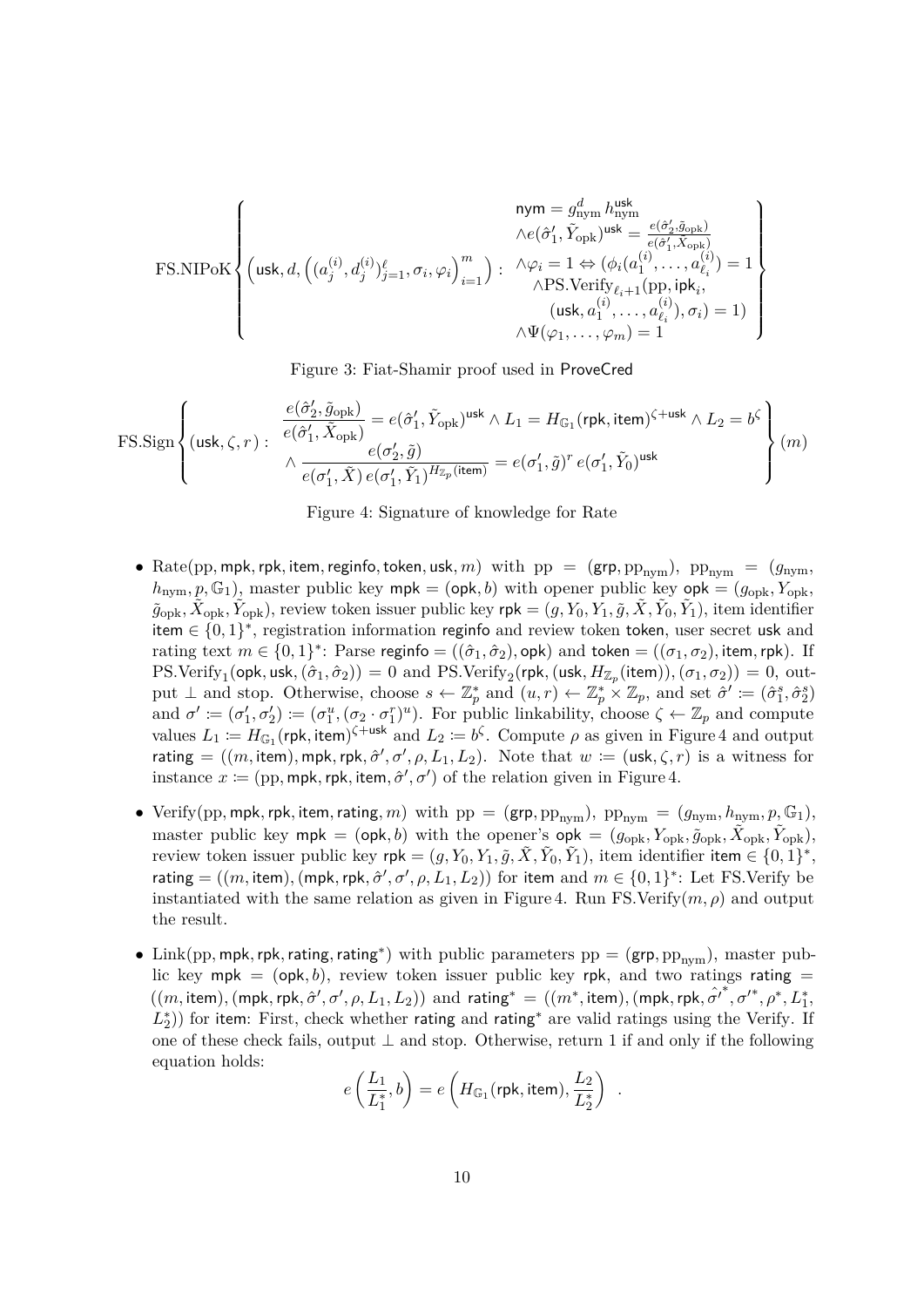## **3.2 How to use the system**

Let Π be the credential and reputation system described above. The algorithms of Π have to be executed by different parties in the system. One party can act under different roles, e. g. a party can be a service provider and an issuer. In the following we present a usual mapping from algorithms to roles and highlight the interactions between the parties. We refer to Figure [2](#page-2-1) for the system overview.

**System Manager** Uses Setup and MKeyGen to generate the public parameters pp and parameters opk used to support opening. The system manager also takes part in the join/register protocol (Join*,* MJoin) and executes the MJoin algorithm. In case of misuse a service user can ask the system manger to execute Open and determine which user is responsible.

**User** First, a user has to initialize its parameters and user secret with UsrInit. Next, she has to join at the system manager using Join. A user can derive new pseudonyms from her user secret whenever she wants by using CreateNym. To receive a credential she executes RcvCred of the protocol (RcvCred*,*IssCred) with the corresponding issuer. She can show that her credentials satisfy some access policy by executing the left-hand side of the (ProveCred*,* VerifyCred) protocol. The user can also get a review token from a service provider through the execution of (RcvToken*,*IssToken). The result of RcvToken is a review token bound to the identifier item of the accessed service. The review token enables the user to form an anonymous review by executing Rate. The message *m* involved in Rate is the actual review. For example, this can be a textual description or a star rating, depending on the application.

**Issuer** An issuer joins the system by locally executing IssInit. If a user requests a credential the issuer executes the right-hand side of the protocol (RcvCred*,*IssCred) and can determine which attributes are certified in the credential.

**Service Provider** A normal service provider just needs to publish access policies for her services. If she also wants to issue review tokens to users she executes RvwInit and publishes the corresponding public key rpk. To issue a review token she runs IssToken in the protocol (RcvToken*,*IssToken) with a user.

**Any Party** Anyone with access to the public parameters of the system can verify published reviews by executing the Verify algorithm. To check whether two ratings for the same service have been created by the same user, anyone can execute the Link algorithm.

## **3.3 Security**

The reputation and credential system Π as described in Section [3.1](#page-6-0) fulfills the following security properties: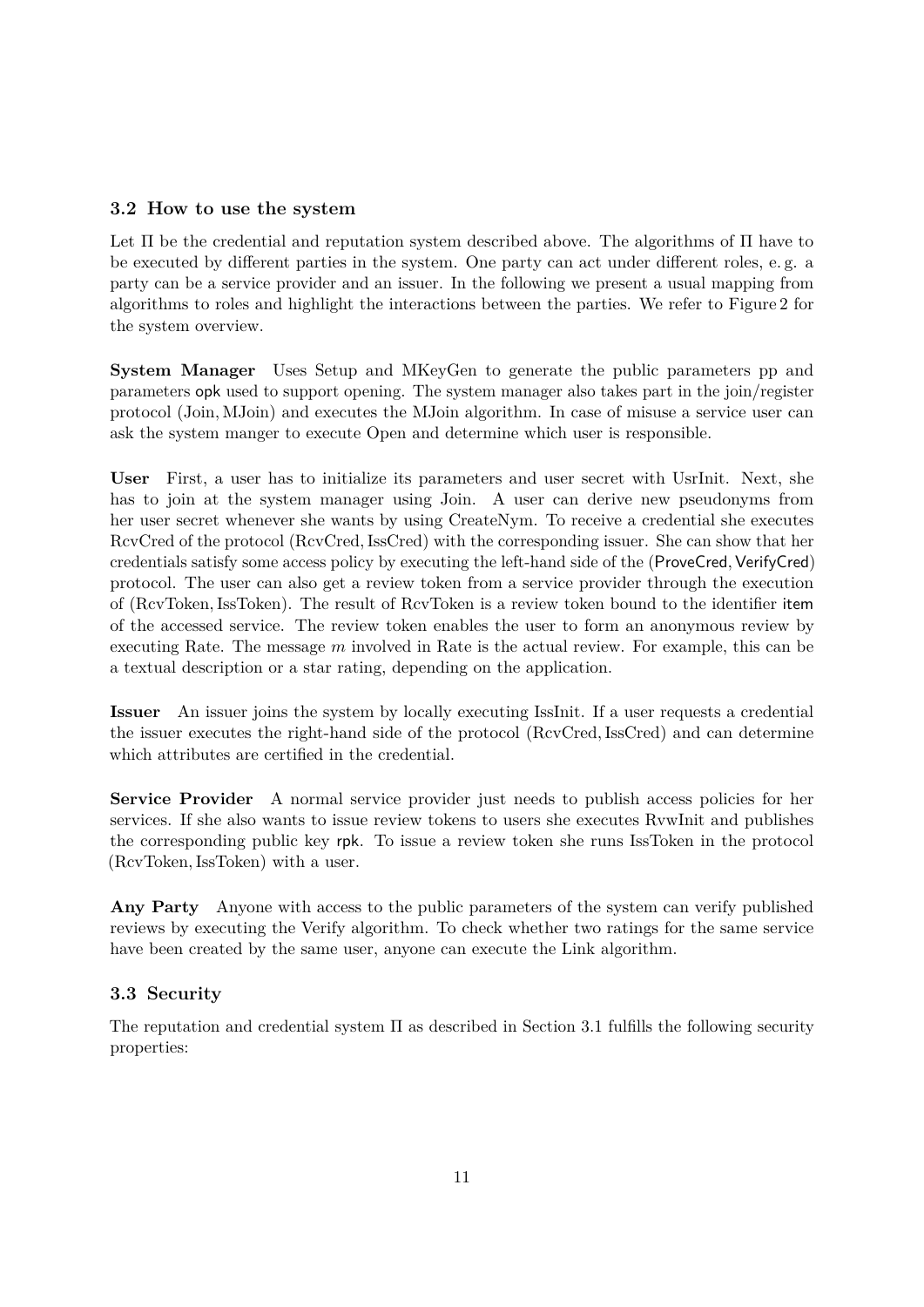**Theorem 3.1.** *If the Pointcheval-Sanders assumption [\[PS16\]](#page-20-1) and the q-SDH assumption [\[Ngu05;](#page-20-11) [BB04\]](#page-18-6) hold for* G*, then* Π *offers* non-impersonation*,*credential unforgeability*, and* rating authenticity *(cf. Section [1.1\)](#page-2-2) in the random oracle model.*

**Theorem 3.2.** If the decisional Diffie-Hellman assumption holds in  $\mathbb{G}_1$ , the Pointcheval-Sanders *assumption and the q-SDH assumption hold for* G*, and* Π *offers credential unforgeability, then* Π *offers* anonymity *(cf. Section [1.1\)](#page-2-2) in the random oracle model.*

Because of space restrictions we omit the formal proofs. The proofs follow the framework presented in [\[CL03;](#page-19-0) [Cam+15\]](#page-18-7) (for the general construction of credential systems), Pointcheval and Sanders [\[PS16\]](#page-20-1) (for signature protocols and Open), and Blömer, Juhnke, and Kolb [\[BJK15\]](#page-18-4) (for public linkability).

#### <span id="page-11-0"></span>**3.4 Open Mechanism**

From the user's point of view anonymity is a desirable property and the main motivation to use an anonymous credential and reputation system. However, anonymity can also be seen as a disadvantage from a service provider's point of view as it protects entities that misbehave. To counteract this issue, we provide the feature of *traceability* in our system. Traceability is one of the classical features of a group signature scheme as defined by Bellare, Micciancio, and Warinschi [\[BMW03\]](#page-18-8). Here, it allows the group manager to reveal the identity of the signer of a message. In a credential system we are not interested in the entity that issued the credential in the case of misuse, but the entity that owns the credential, which for example, was used to get the access that resulted in a misbehavior.

In our construction (Section [3.1\)](#page-6-0), the system master can use the algorithm Open to reveal the user public key upk of some misbehaving user based on a transcript of (ProveCred*,* VerifyCred). The particular construction of Open is adapted from the group signature scheme presented by Pointcheval and Sanders in [\[PS15,](#page-20-12) Appendix A.1]. To implement this approach, we ask every user willing to use our system to register at the system manager. This is done by running the protocol (Join*,* MJoin). By doing so, the system manager builds up a user directory reg keeping track of every registered user. Note that the system manager during the execution of (Join*,* MJoin) only learns  $g_{\rm opt}^{\rm usk}$  and not usk itself. The user then additionally needs to show in (ProveCred, VerifyCred) that she is registered at the system manager. A service provider needs to store every transcript of (ProveCred*,* VerifyCred) runs performed—provided the service provider wants to be able to trace a user later on. If the service provider notices a misbehavior (e. g. spamming), she can issue a request at the system manager to open the transcript that was used by the misbehaving user to gain access to her service. In practice, it is required to give a sound reason for this request. Then, the system manager will open the transcript and can reveal the upk of the misbehaving user.

#### **3.5 Revocation**

Closely related to the traceability of users described in Section [3.4](#page-11-0) is the feature of *revocation*. In the context of our system, revocation means invalidating certain elements. In this section, we present ideas for *revocation of users* and *revocation of credentials*.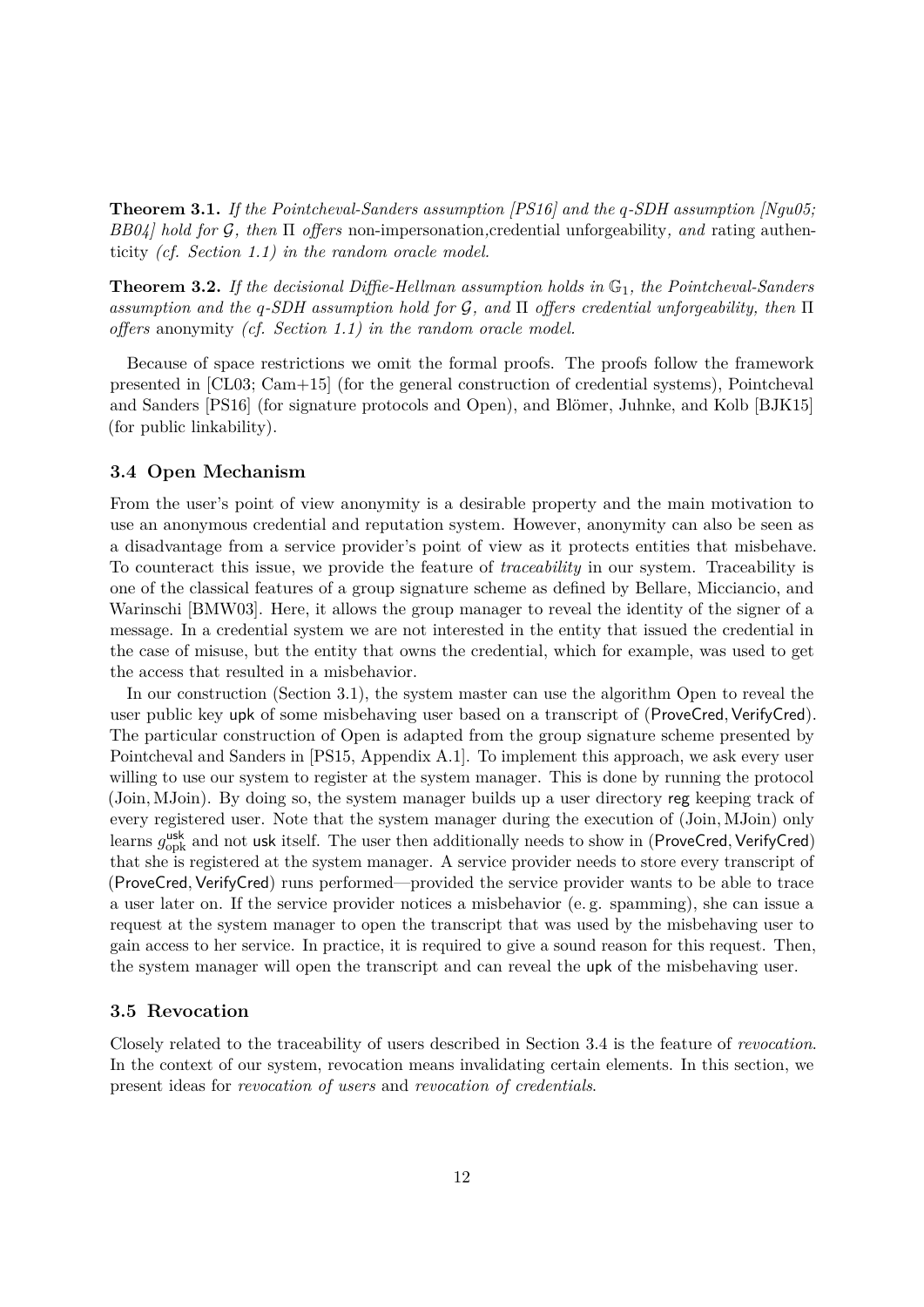#### <span id="page-12-1"></span>**3.5.1 Revocation of Users**

In Section [3.4,](#page-11-0) we have already seen how we can reveal the identity of a user in the case of misuse. Still, this procedure only reveals the identity without preventing the user from continuing to misbehave. To do so, an option is to exclude the user from the system by revoking the user. A simple, yet inefficient approach, is to let the system manager publish a list of all revoked users, called *revocation list*. In detail, to revoke a user the system manager adds the pair (upk,  $\tilde{\tau}$ ) generated in the joining phase to the revocation list. Consequently, verifiers need to check whether the user requesting access to a service is not revoked. Therefore, the verifier running VerifyCred in the protocol (ProveCred*,* VerifyCred) performs the same steps as described in Open but replaces reg by the public revocation list. If the output is not the error symbol ⊥, the user is classified *non-revoked*. However, as mentioned before, this approach is quite inefficient if many users are revoked, i. e. the size of the revocation list is large.

Note that the check of a user being revoked can be done without interaction with the system manager. This approach therefore is *verifier-local*.

#### **3.5.2 Revocation of Credentials**

Sometimes it also can be useful for an issuer to revoke certain credentials, e. g. if attributes do not hold anymore for some users. This can be solved similar to the approach presented in Section [3.5.1:](#page-12-1) An issuer includes a *unique identifier* in the credential. Then, the issuer publishes a list of all credential identifiers that are revoked, called *credential revocation list*. In this scenario, users also need to show in (ProveCred*,* VerifyCred) that the credential they show is not on the issuer's credential revocation list. To implement this, one can make use of an AND-composition of inequality proofs showing that the identifier contained in the credential is unequal to every element of the credential revocation list. The dynamic accumulator based approach is formalized by Baldimtsi et al. [\[Bal+17\]](#page-18-9) as an anonymous revocation component that can be added to any anonymous system. Another approach would be to implement a non-membership proof as proposed in [\[LLX07\]](#page-20-13).

#### <span id="page-12-0"></span>**3.6 Attribute-Based Ratings**

Another extension for our system are *attribute-based ratings*. Although, we aim for anonymity of raters, it is useful to add further information (e.g. about her qualifications) to the rating than only a rating text and the fact that the rater bought the service. For illustration, recall the public transport example given in Section [1:](#page-1-0) A rating of a seasonal ticket owner is more valuable than a rating of a single-ticket owner, since the former likely uses the public transport more often.

To integrate this feature in our system (Section [3.1\)](#page-6-0) a simple adaption of algorithm Rate suffices. In detail, a user creating a rating integrates a non-interactive proof over some policy (similar to the proof sent in ProveCred) into the rating. The policy represents the information the rater wants to disclose about himself, e.g. "seasonal ticket owner OR 10 years public transport customer".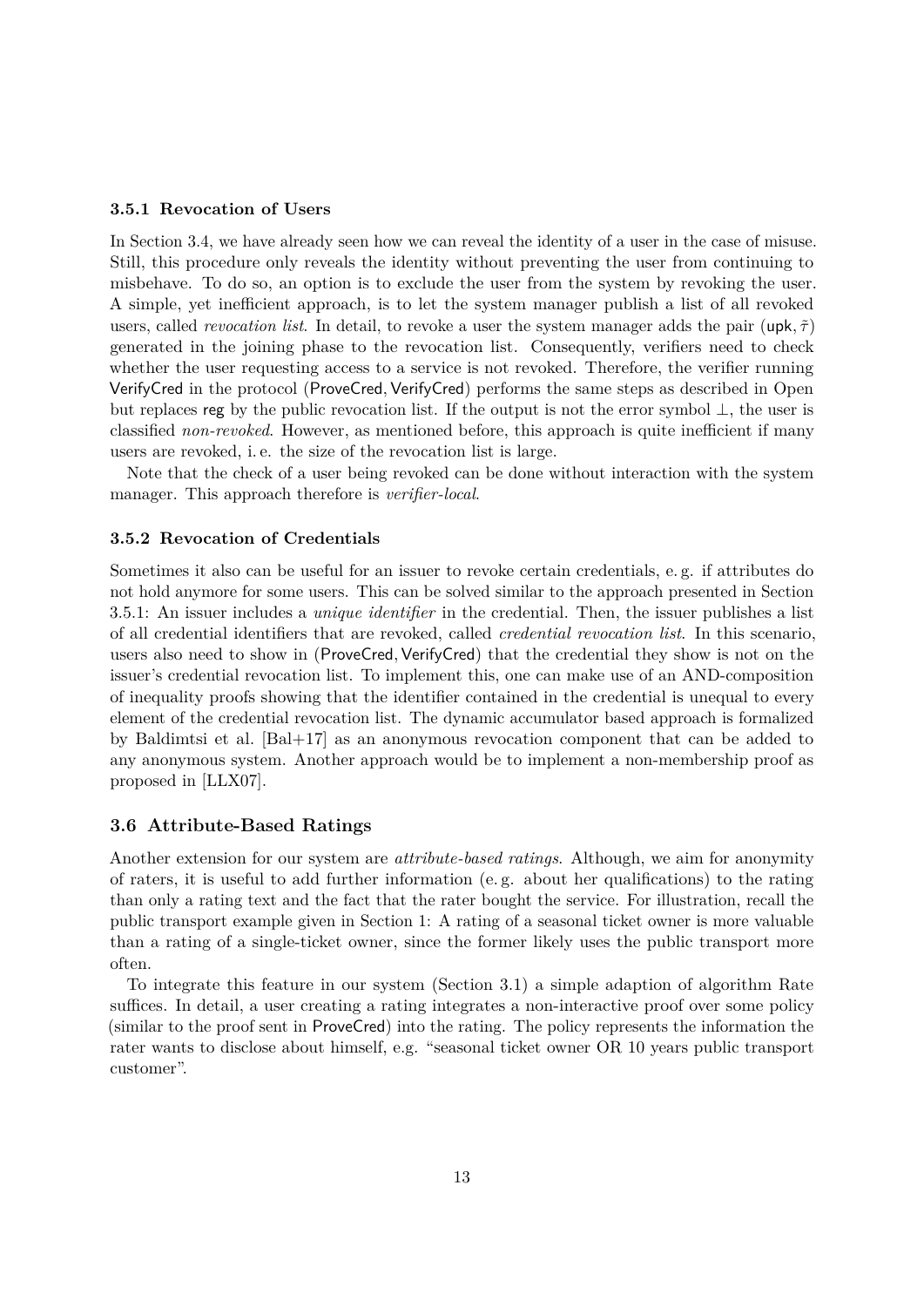

<span id="page-13-1"></span>Figure 5: The hierarchical structure of ProveCred. Not pictured: the *inequality*, *set membership*, *equality*, and *range proofs* themselves consist of internal protocols

# <span id="page-13-0"></span>**4 Protocol design**

When showing a credential, our implementation supports a large class of access policies. For this reason, given some access policy, we need to be able to generate a corresponding protocol proving that the access policy is satisfied. Our approach to generate such protocols is based on the idea of a hierarchical suite of  $(\Sigma)$  protocols that can be composed ad-hoc as required. The key insight is that almost all relevant protocols can be interpreted as  $\Sigma$  protocols with a slightly weakened notion of *soundness* (namely *computational soundness*, see below). This allows us to generically apply standard techniques for  $\Sigma$  protocols such as proofs of partial knowledge [\[CDS94\]](#page-19-10), Damgård's technique [\[Dam00\]](#page-19-11), and the Fiat-Shamir heuristic [\[FS87\]](#page-19-8). An overview of the involved protocols and their (hierarchical) relations is pictured in Figure [5.](#page-13-1) In this section, we describe this approach by conceptually building a credential proof protocol bottom-up, starting with the protocols on the bottom level of Figure [5.](#page-13-1)

**Generalized Schnorr protocol** The original Schnorr protocol is a well-known Σ protocol allowing to prove knowledge of the discrete logarithm  $x$  of a given group element  $g^x$ . A folklore generalization allows proving knowledge of values  $(x_1, \ldots, x_n) \in \mathbb{Z}_p^n$  satisfying

$$
\bigwedge_{j=1}^{m} \left( A_j = \prod_{i=1}^{n} g_{i,j}^{x_i} \right)
$$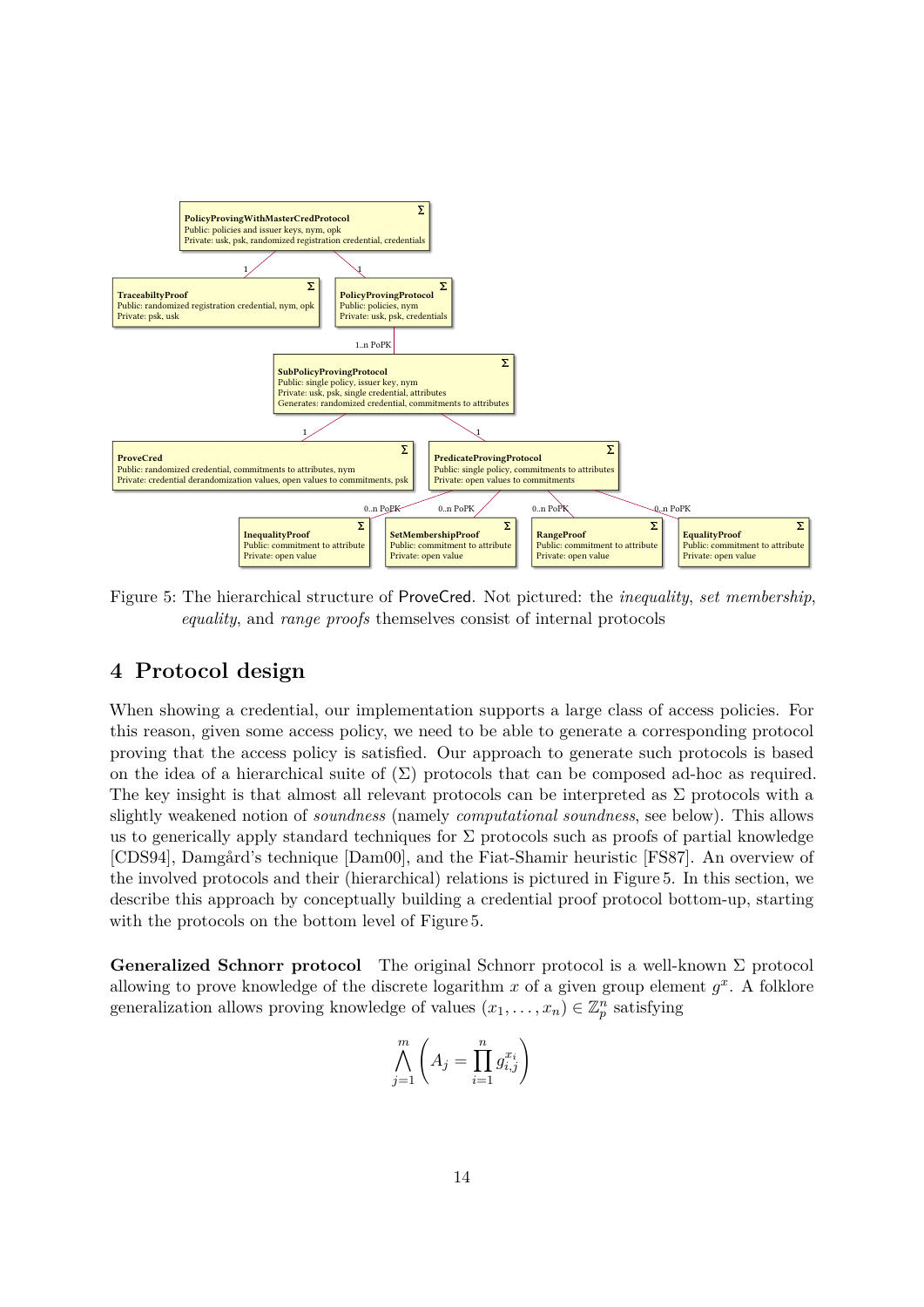for any given public groups  $\mathbb{G}_1, \ldots, \mathbb{G}_m$  of prime order p and public  $A_j, g_{i,j} \in \mathbb{G}_j$ . We have implemented this construction s.t. given a set of symbolic equations as above, the corresponding generalized Schorr protocol can be derived automatically.

**Basic commitment proofs** We implement protocols that, given a public Pedersen commitment *C*, show that the prover knows values  $d, a \in \mathbb{Z}_p$  such that  $C = g^a h^d$  and

- $a = a^*$  for some public value  $a^*$  (EqualityProof)
- $a \neq a^*$  for some public value  $a^*$  (InequalityProof) [\[CS03\]](#page-19-12)
- *a* ∈ *S* ∗ for some public set *S* <sup>∗</sup> ⊂ Z*<sup>p</sup>* (SetMembershipProof) [\[Ngu05\]](#page-20-11)
- $A^* \le a_{\text{int}} \le B^*$  for public values  $A^*, B^* \in \mathbb{Z}$  and hidden  $a_{\text{int}} \in \mathbb{Z}$  with  $0 \le a_{\text{int}} < p$  and  $a_{\text{int}} \in [a]_p$  (RangeProof) [\[Sch01\]](#page-20-14).

The EqualityProof can be implemented directly as a generalized Schnorr protocol, proving knowledge of *d* s.t.  $C \cdot g^{-a^*} = h^d$ . The other protocols require some more setup. As an example, for the InequalityProof, the protocol reads as follows: The prover computes  $W = (g^{a-\overline{a^*}})^z$ with a random  $z \leftarrow \mathbb{Z}_p^*$  and sends W to the verifier. She then runs a generalized Schnorr protocol proving knowledge of  $a, z, x_{za}, x_{zd}$  such that (1)  $1 = g^{x_{za}}h^{x_{zd}}(C^{-1})^z$  and (2)  $W = (g^{-a^*})^z g^{x_{za}}$ . As a witness for the Schnorr protocol, she uses  $a, z$  and  $x_{za} = z \cdot a, x_{zd} = z \cdot d$ . The verifier accepts iff (3)  $W \neq 1$  and the Schnorr protocol accepts. It is easy to see that (1) implies  $C = g^{x_{za}/z}h^{x_{zd}/z} \wedge a^* \neq x_{za}/z$  if  $z \neq 0$ . For  $z = 0$  we have  $x_{za} \neq 0$  because of (2) and (3), and  $0 = \log_h(g) \cdot x_{za} + x_{zd}$  from (1), hence in that case  $\log_h(g)$  can be computed from a Schnorr witness. We implemented this two-step protocol (compute W, then Schnorr) as a (single)  $\Sigma$ protocol.

For this, we introduce a mechanism we call *protocol wrapping*. Protocol wrapping allows us to wrap two-step protocols into a single (computationally sound)  $\Sigma$  protocol. Applied to the inequality proof above, the  $\Sigma$  protocol  $\Sigma_{\text{ineq}}$  resulting from protocol wrapping works as follows: The prover starts by computing *W* as above, then she internally instantiates a Schnorr protocol  $\Sigma_{\text{Schorr}}$  for the required equations. Note that the equations depend on the concrete *W*, which is considered public input for the Schnorr protocol. As the first message of  $\Sigma_{\text{ineq}}$ , the prover sends *W* and the message *A*, generated by the internal  $\Sigma_{\text{Schorr}}$  as the first message. The verifier chooses her challenge *c* uniformly at random from  $\mathbb{Z}_p$  as usual. The prover's final message for  $\Sigma_{\text{ineq}}$  is the final message *R* of her internal  $\Sigma_{\text{Schorr}}$ , given challenge *C*. Upon receiving the final message, the  $\Sigma_{\text{ineq}}$  verifier locally instantiates the  $\Sigma_{\text{Schnorr}}$  protocol using *W* received from the prover in the first message. She accepts if  $\Sigma_{\rm Schnorr}$  accepts the transcript  $(A, C, R)$  and  $W \neq 1$ . Note that  $\Sigma_{\text{ineq}}$  is a proper (computationally sound)  $\Sigma$  protocol for the relation  $R_{\text{ineq}} = \{((C, a^*), (a, d)) \mid C = g^a h^d \wedge a \neq a^* \}$ : An extractor, given two transcripts  $((W, A), C, R)$  and  $((W, A), C', R')$  internally runs the Schnorr extractor on  $(A, C, R), (A, C', R')$ to retrieve  $a, z, x_{za}, x_{zd}$  and then use the observations above to compute a proper witness  $(a, d)$ with  $C = g^a h^d$  and  $a \neq a^*$  or to compute  $\log_h(g)$  if  $z = 0$ . This example motivates our notion of computational soundness: For computationally bounded adversaries, it is hard to come up with two transcripts for which the extractor would *not* output a proper witness for  $R_{\text{ineq}}$  (in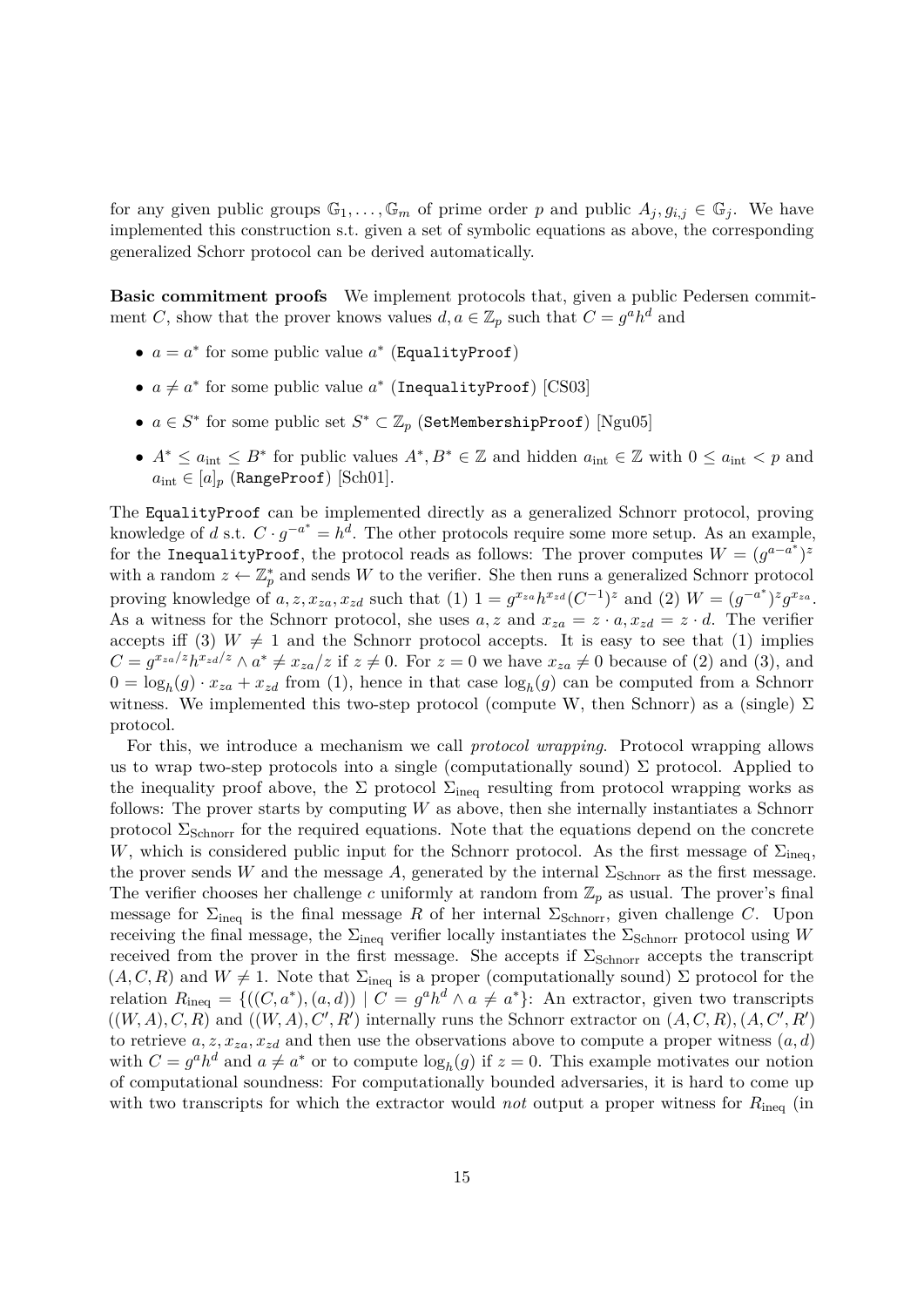this example, finding such transcripts would imply breaking the discrete logarithm assumption). Special honest zero knowledgeness still unconditionally holds for  $\Sigma_{\text{ineq}}$ .

We apply the protocol wrapping mechanism also for SetMembershipProofs (sending a blinded accumulator witness alongside the first message) and RangeProofs (sending a blinded accumulator witness for each digit in the *u*-ary representation of *a*int). As a result of protocol wrapping, all the basic commitment proof protocols introduced in this section are (computationally sound)  $\Sigma$ protocols.

**Proving knowledge of a credential satisfying an access policy** Using the protocols above, we can now set up a protocol SubPolicyProvingProtocol proving possession of a credential. Specifically, a  $\Sigma$  protocol for the relation  $\{((pp, ipk, nym, \phi), (usk, psk, cred, \vec{a})) \mid cred \text{ is a credentials} \}$ on usk and attributes  $\vec{a}$ , and  $\phi(\vec{a})$ . Here,  $\phi$  is a monotone predicate over  $|\phi|$  atomic expressions of the form " $a_i = a^*$ ", " $a_i \neq a^*$ ", " $a_i \in S^*$ ", or " $A^* \le a \le B^*$ " (cf. basic commitment proofs). This SubPolicyProvingProtocol on the prover side randomizes the credential's signature  $\sigma$ , yielding  $\sigma'$ , and generates a Pedersen commitment  $C_i = g^{a_i} h^{r_i}$  on each attribute  $a_i$ . It then sets up a  $\Sigma$  protocol ProveCred that shows that the prover can derandomize  $\sigma'$  to a valid signature on her user secret usk and the attributes  $\vec{a}$  such that the  $C_i$  are commitments to the  $a_i$  and nym is a commitment to usk. It furthermore sets up basic commitment proofs  $\Sigma_1, \ldots, \Sigma_{|\phi|}$  as in the first paragraph, one for each atomic expression in  $\phi$ .  $\Sigma_j$  for the *j*-th expression proves that some  $C_i$  can be opened to an attribute  $a_i$  satisfying the *j*-th expression. Finally, the  $\Sigma_1, \ldots, \Sigma_{|\phi|}$  are composed using (generalized) proofs of partial knowledge (Theorem [4.1\)](#page-15-0) with access structure according to  $\phi$ , yielding a (computationally sound)  $\Sigma$  protocol PredicateProvingProtocol. Let Σcomposed be the ∧-composition of ProveCred and PredicateProvingProtocol. The overall  $\text{SubPolicyProvingProtocol}$  then sends  $\sigma', (C_i)_{i=1}^{\ell}$  alongside the first message of  $\Sigma_{\text{composed}}$  and runs  $\Sigma_{\rm composed}$  using protocol wrapping.

This construction is enabled by the following theorem, generalized from [\[CDS94;](#page-19-10) [AAS16\]](#page-17-1).

<span id="page-15-0"></span>**Theorem 4.1** (Proofs of partial knowledge). Let  $\Sigma_1, \ldots, \Sigma_n$  be  $\Sigma$  protocols for the relations  $R_1, \ldots, R_n$ , respectively. Let  $\Phi$  be a monotone formula  $\Phi : \{0,1\}^n \to \{0,1\}$  represented as *a circuit consisting of threshold gates. Then, there exists a*  $\Sigma$  *protocol*  $\Sigma_{\Phi}$  *for the relation*  $R_{\Phi} = \{((x_1, \ldots, x_n), (w_1, \ldots, w_n, Z_1, \ldots, Z_n)) \mid (Z_i = 1 \Leftrightarrow (x_i, w_i) \in R_i) \land \Phi(Z_1, \ldots, Z_n) = 1\}.$ *Furthermore, the protocol*  $\Sigma_{\Phi}$  *can be efficiently computed given*  $\Sigma_1, \ldots, \Sigma_n$  *and*  $\Phi$ *.* 

In contrast to prior work we allow the composition of several different  $\Sigma$  protocols and relations.

**Proving an access policy over multiple credentials** Since SubPolicyProvingProtocol is a (computationally sound)  $\Sigma$  protocol, multiple such proofs can be connected by arbitrary monotone threshold formulas using proofs of partial knowledge, yielding a protocol PolicyProvingProtocol. This allows us, for example, to prove that a user has a credential by issuer *A* satisfying policy  $\phi_A$ , or a credential by issuer *B* satisfying  $\phi_B$  without disclosing which of the two the user holds.

**Proving an access policy that requires accountability** A verifier may insist that the anonymous user can be identified by a trusted party in case of dispute. To enable this, we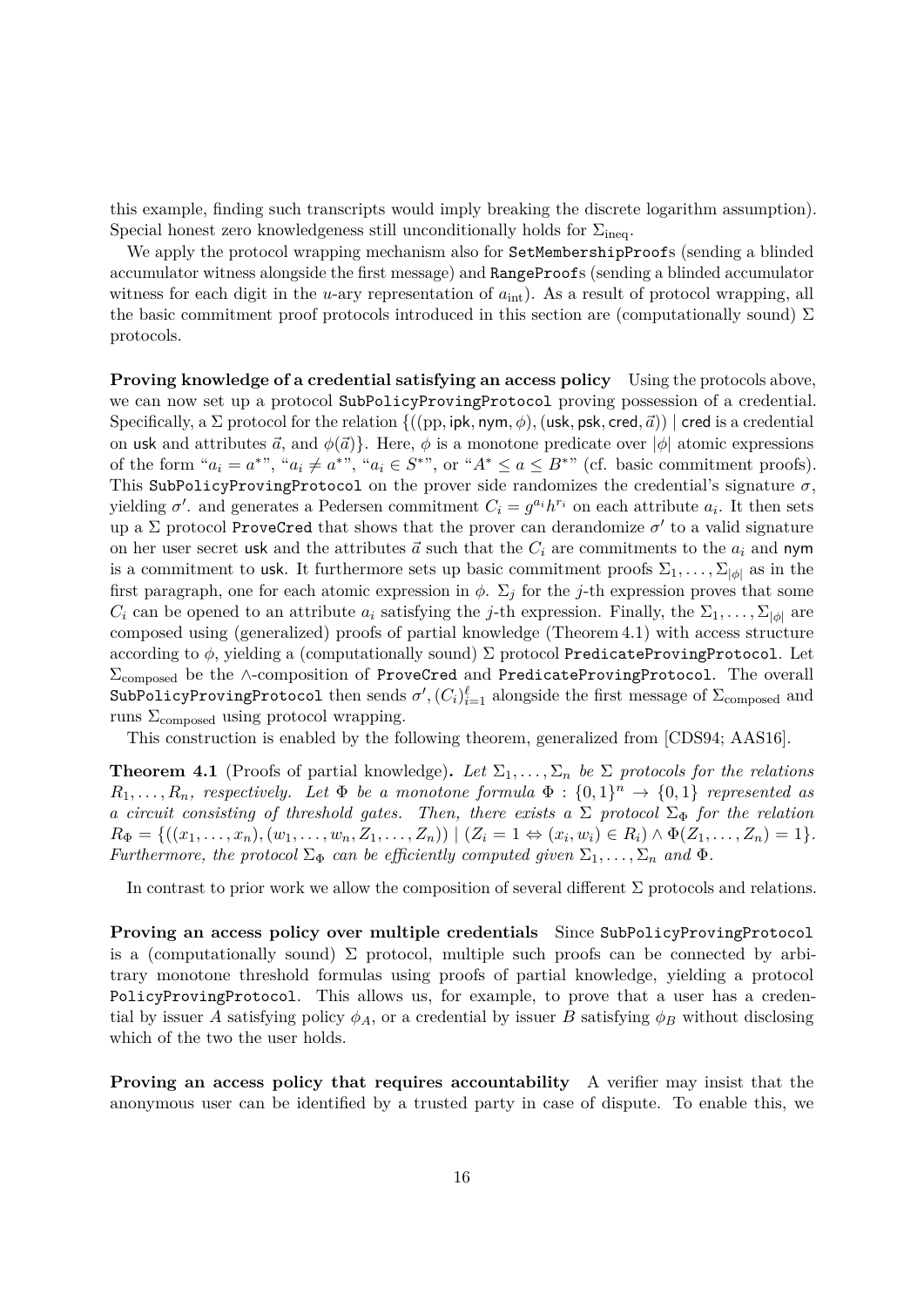simply ∧-compose the PolicyProvingProtocol with a TraceabilityProof. The latter is a  $\Sigma$ protocol that proves knowledge of a (randomized) registration credential  $\sigma_{\text{rec}}$ . The registration credential  $\sigma_{reg}$  is a perfectly binding commitment to the user's usk and can be linked to the user's identity by the trusted party (using the special key  $\circ$ sk). Sending  $\sigma_{reg}$  alongside the first message using protocol wrapping, the TraceabilityProof runs a Schnorr proof proving that  $\sigma_{\text{reg}}$  is well-formed (essentially guaranteeing that it can be linked by the trusted party) and consistent with the pseudonym nym.

**Finalizing the protocol** As the final step, we apply Damgård's technique (for an interactive argument), or the Fiat-Shamir heuristic (for a non-interactive argument or a signature of knowledge, respectively) on the top-level Σ protocol PolicyProvingWithMasterCredProtocol. The result is a secure argument against computationally bounded verifiers even when many such protocols are run concurrently.

# <span id="page-16-0"></span>**5 Implementation**

We implemented CLARC in Java 8, building upon the upb.crypto library, which offers elliptic curve math and several useful utilities (e.g. hashing). As building blocks for the anonymous credential and reputation system, we implemented Pointcheval-Sanders signatures [\[PS16\]](#page-20-1), Pedersen's commitment [\[Ped92\]](#page-20-10) including a hash-then-commit variant, Nguyen's accumulator [\[Ngu05\]](#page-20-11), basic tree-based Shamir secret sharing [\[BL90\]](#page-18-10), generalized Schnorr protocols, proofs of partial knowledge [\[CDS94\]](#page-19-10), Damgård's technique for concurrently black-box secure  $\Sigma$  protocols [\[Dam00\]](#page-19-11). the Fiat-Shamir heuristic [\[FS87\]](#page-19-8), several general zero-knowledge protocols (see Section [4\)](#page-13-0). These may be of independent interest. For the anonymous credential system, the library offers an easy-to-use lightweight API. This API is conceptually easy to consume and does not require any cryptographic knowledge. However, advanced users can always access lower levels of the library to customize functionality to their use-case. We have evaluated our API and library by implementing a simple example application.

The implementation of CLARC is open-source<sup>[1](#page-16-1)</sup>.

## **5.1 Performance**

Since the most time critical operations in our system are issuing/receiving a credential and proving that a certain policy is satisfied by a credential, we focus our evaluation on the efficiency of these processes. We considered the following test cases.

- 1. Equality of a single attribute:
	- *Policy*: citizenship = "Germany"
	- *Credential*: certifying only this attribute
- 2. Range proof over a single attribute:

<span id="page-16-1"></span><sup>1</sup> <https://github.com/upbcuk>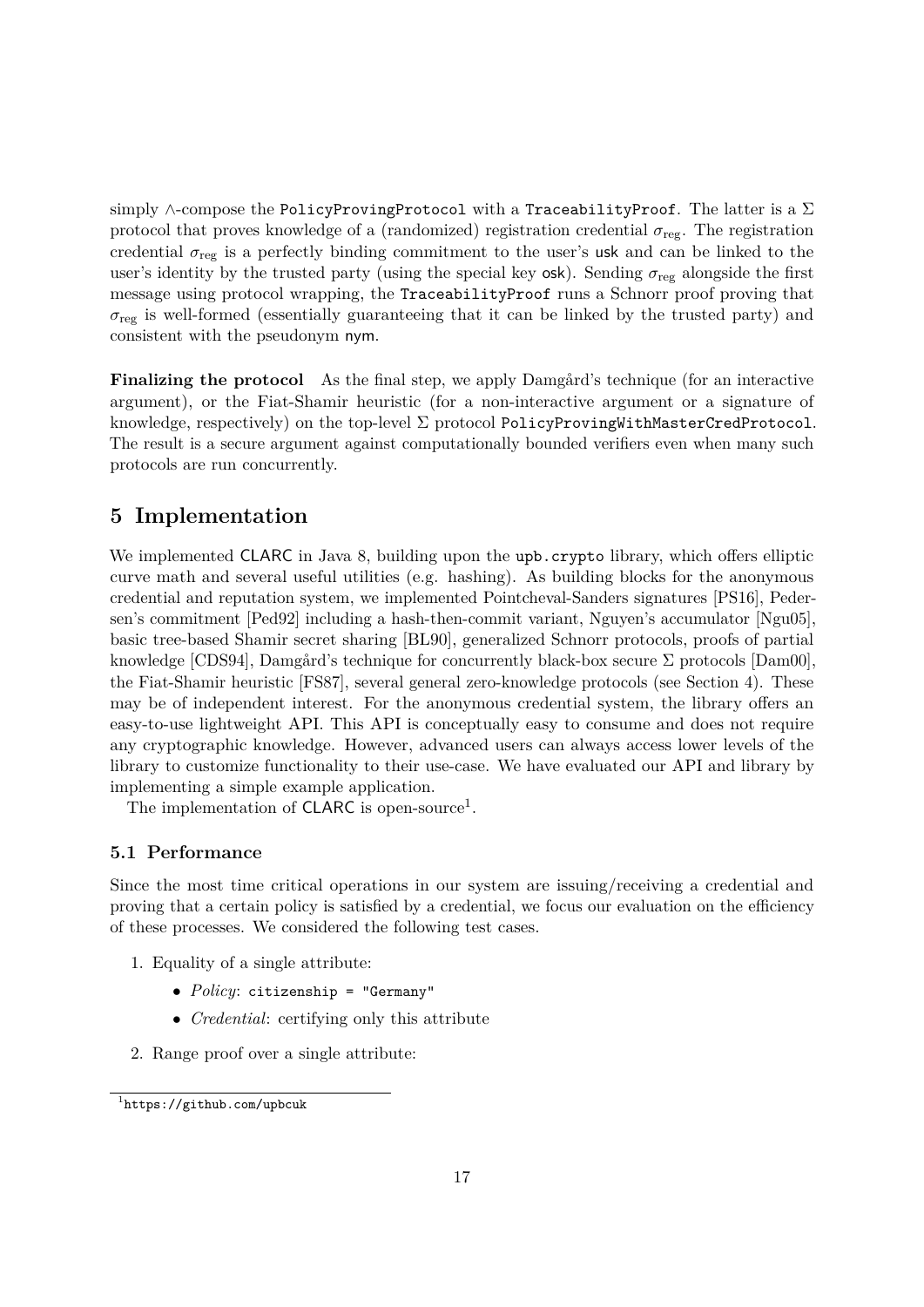<span id="page-17-3"></span>Table 3: Avg. performance of the CLARC implementation on an Intel i7-8650U over 10 runs.

| Policy $(1)$ $(2)$                                                                                    |  | (3) | (4) | (5) |
|-------------------------------------------------------------------------------------------------------|--|-----|-----|-----|
| $\text{IssCred}$ $25 \,\text{ms}$ $25 \,\text{ms}$ $40 \,\text{ms}$ $31 \,\text{ms}$ $27 \,\text{ms}$ |  |     |     |     |
| ProveCred $32 \text{ ms}$ $60 \text{ ms}$ $44 \text{ ms}$ $36 \text{ ms}$ $211 \text{ ms}$            |  |     |     |     |
| VerifyCred $28 \text{ ms}$ $69 \text{ ms}$ $37 \text{ ms}$ $34 \text{ ms}$ $170 \text{ ms}$           |  |     |     |     |

- *Policy*:  $0 \leq age \leq 17$
- *Credential*: certifying an age of 16 years
- 3. AND-composition of two equality proofs over two attributes:
	- *Policy*: citizenship = "Germany" ∧ status = "student"
	- *Credential*: certifying these two attributes
- 4. OR-composition of two equality proofs over a single attribute:
	- *Policy*: status = "student" ∨ status = "teacher"
	- *Credential*: certifying student state
- 5. Complex policy:
	- *Policy*: citizenship = "Germany" ∧ (status = "student" ∨ 0 ≤ age ≤ 17 ∨ age ≥ 66) ∧ residence ∈ {"Germany", "Austria", "Switzerland"}
	- *Credential*: certifying citizenship in Germany, a student state, an age of 20 and residence in Germany

Each of these policies includes a proof of system membership. The timings achieved by our library using the bilinear groups provided by  $mcl^2$  $mcl^2$  (bn256) are presented in Table [3.](#page-17-3) They do not include time for communication. In our tests, user creation, joining the system, and creating a pseudonym took roughly 200 ms in total.

# **References**

- <span id="page-17-1"></span>[AAS16] Hiroaki Anada, Seiko Arita, and Kouichi Sakurai. *Proof of Knowledge on Monotone Predicates and its Application to Attribute-Based Identifications and Signatures*. Cryptology ePrint Archive, Report 2016/483. <http://eprint.iacr.org/2016/483>. 2016.
- <span id="page-17-0"></span>[and18a] European Union's Horizon 2020 research and innovation programme CREDENTIAL. *CREDENTIAL*. en-US. April 2018. url: <https://credential.eu/> (visited on April 11, 2018).

<span id="page-17-2"></span> $2$ mcl: A portable and fast pairing-based cryptography library. <https://github.com/herumi/mcl>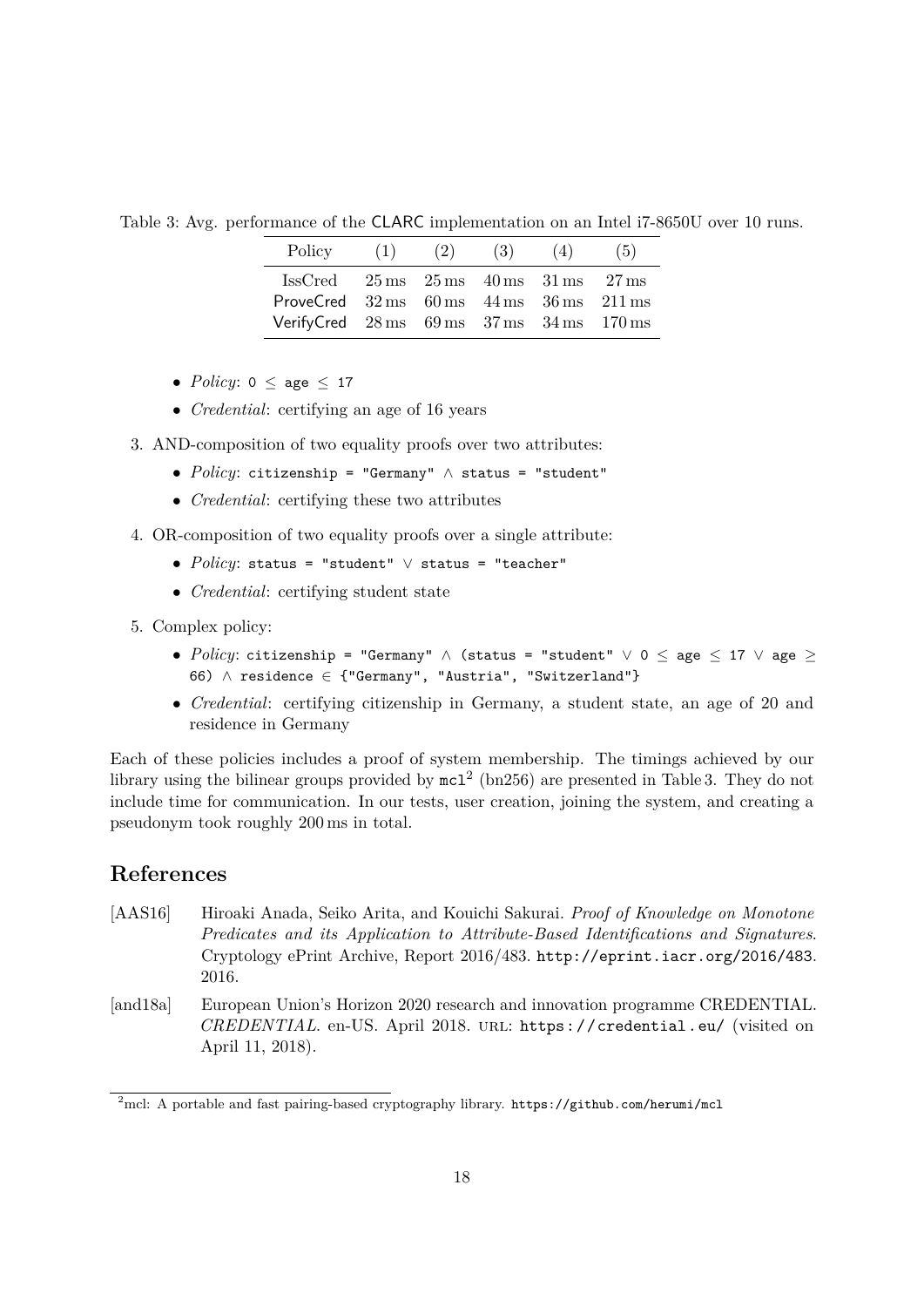- <span id="page-18-2"></span>[and18b] European Union's Horizon 2020 research and innovation programme. *PRISMACLOUD – PRIvacy and Security MAintaining services in the CLOUD*. en-US. April 2018. URL: <https://prismacloud.eu/> (visited on April 11, 2018).
- <span id="page-18-3"></span>[And+08] Elli Androulaki, SeungGeol Choi, Steven M. Bellovin, and Tal Malkin. "Reputation Systems for Anonymous Networks". In: *Privacy Enhancing Technologies*. Vol. 5134. LNCS. Springer, 2008, pp. 202–218.
- <span id="page-18-9"></span>[Bal+17] Foteini Baldimtsi et al. *Accumulators with Applications to Anonymity-Preserving Revocation*. Cryptology ePrint Archive, Report 2017/043. [http://eprint.iacr.](http://eprint.iacr.org/2017/043) [org/2017/043](http://eprint.iacr.org/2017/043). 2017.
- <span id="page-18-1"></span>[BN06] Paulo S. L. M. Barreto and Michael Naehrig. "Pairing-Friendly Elliptic Curves of Prime Order". In: *SAC 2005*. Ed. by Bart Preneel and Stafford Tavares. Vol. 3897. LNCS. Springer, Heidelberg, August 2006, pp. 319–331.
- <span id="page-18-8"></span>[BMW03] Mihir Bellare, Daniele Micciancio, and Bogdan Warinschi. "Foundations of Group Signatures: Formal Definitions, Simplified Requirements, and a Construction Based on General Assumptions". In: *EUROCRYPT 2003*. Ed. by Eli Biham. Vol. 2656. LNCS. Springer, Heidelberg, May 2003, pp. 614–629.
- <span id="page-18-10"></span>[BL90] Josh Cohen Benaloh and Jerry Leichter. "Generalized Secret Sharing and Monotone Functions". In: *CRYPTO'88*. Ed. by Shafi Goldwasser. Vol. 403. LNCS. Springer, Heidelberg, August 1990, pp. 27–35.
- <span id="page-18-5"></span>[BPW12] David Bernhard, Olivier Pereira, and Bogdan Warinschi. "How Not to Prove Yourself: Pitfalls of the Fiat-Shamir Heuristic and Applications to Helios". In: *ASI-ACRYPT 2012*. Ed. by Xiaoyun Wang and Kazue Sako. Vol. 7658. LNCS. Springer, Heidelberg, December 2012, pp. 626–643. doi: [10.1007/978-3-642-34961-4\\_38](https://doi.org/10.1007/978-3-642-34961-4_38).
- <span id="page-18-4"></span>[BJK15] Johannes Blömer, Jakob Juhnke, and Christina Kolb. "Anonymous and Publicly Linkable Reputation Systems". In: *FC 2015*. Ed. by Rainer Böhme and Tatsuaki Okamoto. Vol. 8975. LNCS. Springer, Heidelberg, January 2015, pp. 478–488. DOI: [10.1007/978-3-662-47854-7\\_29](https://doi.org/10.1007/978-3-662-47854-7_29).
- <span id="page-18-6"></span>[BB04] Dan Boneh and Xavier Boyen. "Short Signatures Without Random Oracles". In: *EUROCRYPT 2004*. Ed. by Christian Cachin and Jan Camenisch. Vol. 3027. LNCS. Springer, Heidelberg, May 2004, pp. 56–73.
- <span id="page-18-7"></span>[Cam+15] Jan Camenisch, Maria Dubovitskaya, Kristiyan Haralambiev, and Markulf Kohlweiss. "Composable and Modular Anonymous Credentials: Definitions and Practical Constructions". In: *ASIACRYPT 2015, Part II*. Ed. by Tetsu Iwata and Jung Hee Cheon. Vol. 9453. LNCS. Springer, Heidelberg, November 2015, pp. 262–288. doi: [10.1007/978-3-662-48800-3\\_11](https://doi.org/10.1007/978-3-662-48800-3_11).
- <span id="page-18-0"></span>[CG08] Jan Camenisch and Thomas Groß. "Efficient attributes for anonymous credentials". In: *ACM CCS 08*. Ed. by Peng Ning, Paul F. Syverson, and Somesh Jha. ACM Press, October 2008, pp. 345–356.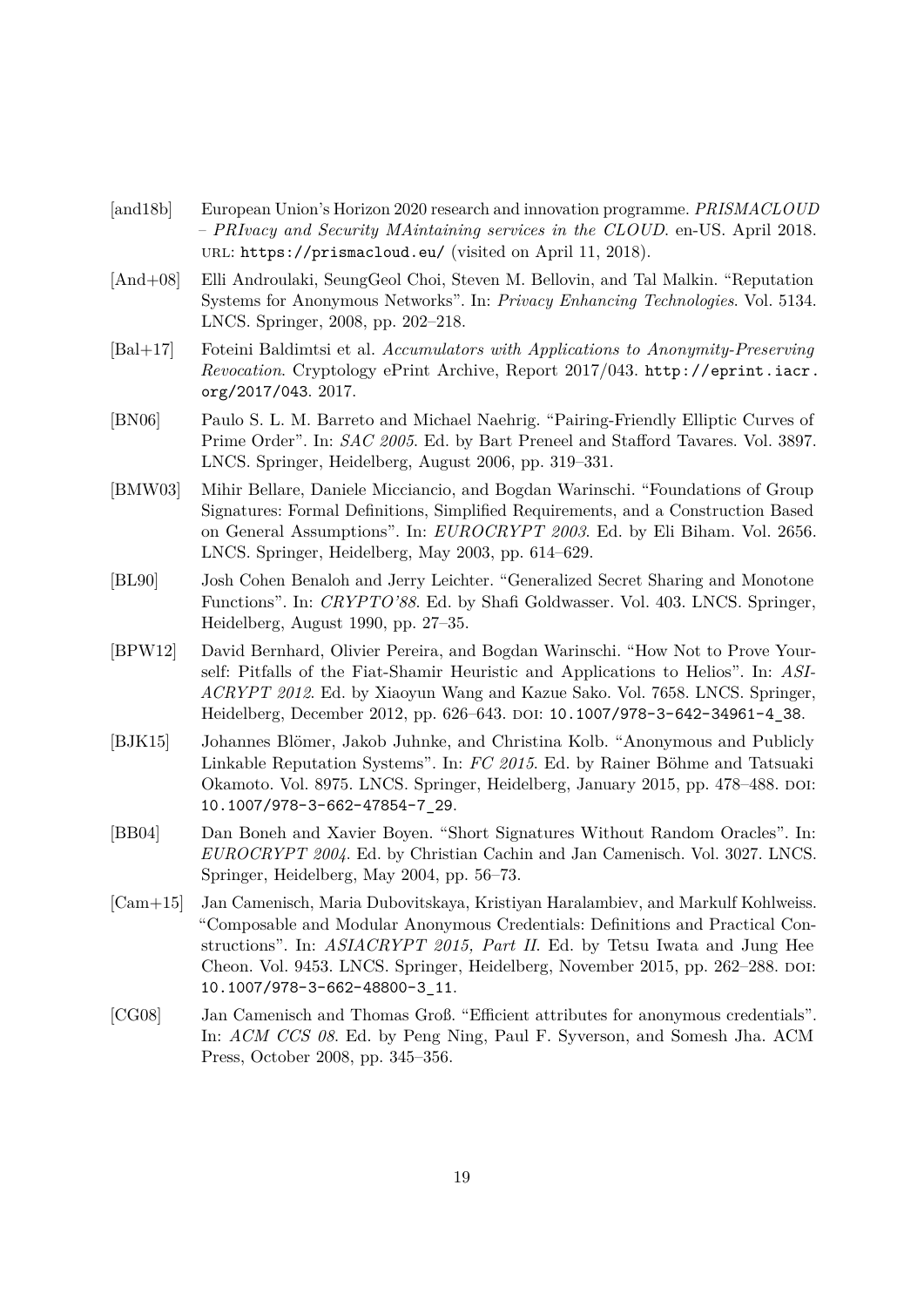<span id="page-19-12"></span><span id="page-19-11"></span><span id="page-19-10"></span><span id="page-19-9"></span><span id="page-19-8"></span><span id="page-19-7"></span><span id="page-19-6"></span><span id="page-19-5"></span><span id="page-19-4"></span><span id="page-19-3"></span><span id="page-19-2"></span><span id="page-19-1"></span><span id="page-19-0"></span>

| [CL01]          | Jan Camenisch and Anna Lysyanskaya. "An Efficient System for Non-transferable<br>Anonymous Credentials with Optional Anonymity Revocation". In: EUROCRYPT 2001.<br>Ed. by Birgit Pfitzmann. Vol. 2045. LNCS. Springer, Heidelberg, May 2001, pp. 93-<br>118. |
|-----------------|--------------------------------------------------------------------------------------------------------------------------------------------------------------------------------------------------------------------------------------------------------------|
| [CL03]          | Jan Camenisch and Anna Lysyanskaya. "A Signature Scheme with Efficient Proto-<br>cols". In: SCN 02. Ed. by Stelvio Cimato, Clemente Galdi, and Giuseppe Persiano.<br>Vol. 2576. LNCS. Springer, Heidelberg, September 2003, pp. 268–289.                     |
| [CL04]          | Jan Camenisch and Anna Lysyanskaya. "Signature Schemes and Anonymous Creden-<br>tials from Bilinear Maps". In: CRYPTO 2004. Ed. by Matthew Franklin. Vol. 3152.<br>LNCS. Springer, Heidelberg, August 2004, pp. 56–72.                                       |
| [CS03]          | Jan Camenisch and Victor Shoup. "Practical Verifiable Encryption and Decryption<br>of Discrete Logarithms". In: CRYPTO 2003. Ed. by Dan Boneh. Vol. 2729. LNCS.<br>Springer, Heidelberg, August 2003, pp. 126–144.                                           |
| [CS97]          | Jan Camenisch and Markus Stadler. "Efficient Group Signature Schemes for Large<br>Groups (Extended Abstract)". In: CRYPTO'97. Ed. by Burton S. Kaliski Jr.<br>Vol. 1294. LNCS. Springer, Heidelberg, August 1997, pp. 410–424.                               |
| [CV02]          | Jan Camenisch and Els Van Herreweghen. "Design and Implementation of The<br>Idemix Anonymous Credential System". In: ACM CCS 02. Ed. by Vijayalakshmi<br>Atluri. ACM Press, November 2002, pp. 21–30.                                                        |
| [CL06]          | Melissa Chase and Anna Lysyanskaya. "On Signatures of Knowledge". In: CRYPTO 2006.<br>Ed. by Cynthia Dwork. Vol. 4117. LNCS. Springer, Heidelberg, August 2006, pp. 78–<br>96.                                                                               |
| [CDS94]         | Ronald Cramer, Ivan Damgård, and Berry Schoenmakers. "Proofs of Partial Knowl-<br>edge and Simplified Design of Witness Hiding Protocols". In: CRYPTO'94. Ed. by<br>Yvo Desmedt. Vol. 839. LNCS. Springer, Heidelberg, August 1994, pp. 174–187.             |
| $[{\rm Dam}00]$ | Ivan Damgård. "Efficient concurrent zero-knowledge in the auxiliary string model". In:<br>International Conference on the Theory and Applications of Cryptographic Techniques.<br>Springer. 2000, pp. 418-430.                                               |
| [Del00]         | Chrysanthos Dellarocas. "Immunizing Online Reputation Reporting Systems Against<br>Unfair Ratings and Discriminatory Behavior". In: EC 2000. ACM, 2000, pp. 150-157.                                                                                         |
| [DMS03]         | Roger Dingledine, Nick Mathewson, and Paul Syverson. "Reputation in P2P Anonymity<br>Systems". In: Workshop on Economics of Peer-to-Peer Systems. Vol. 92. 2003.                                                                                             |
| [FS87]          | Amos Fiat and Adi Shamir. "How to Prove Yourself: Practical Solutions to Iden-<br>tification and Signature Problems". In: CRYPTO'86. Ed. by Andrew M. Odlyzko.<br>Vol. 263. LNCS. Springer, Heidelberg, August 1987, pp. 186–194.                            |
| [FHS14]         | Georg Fuchsbauer, Christian Hanser, and Daniel Slamanig. Structure-Preserving<br>Signatures on Equivalence Classes and Constant-Size Anonymous Credentials. Cryp-<br>tology ePrint Archive, Report 2014/944. http://eprint.iacr.org/2014/944.<br>2014.       |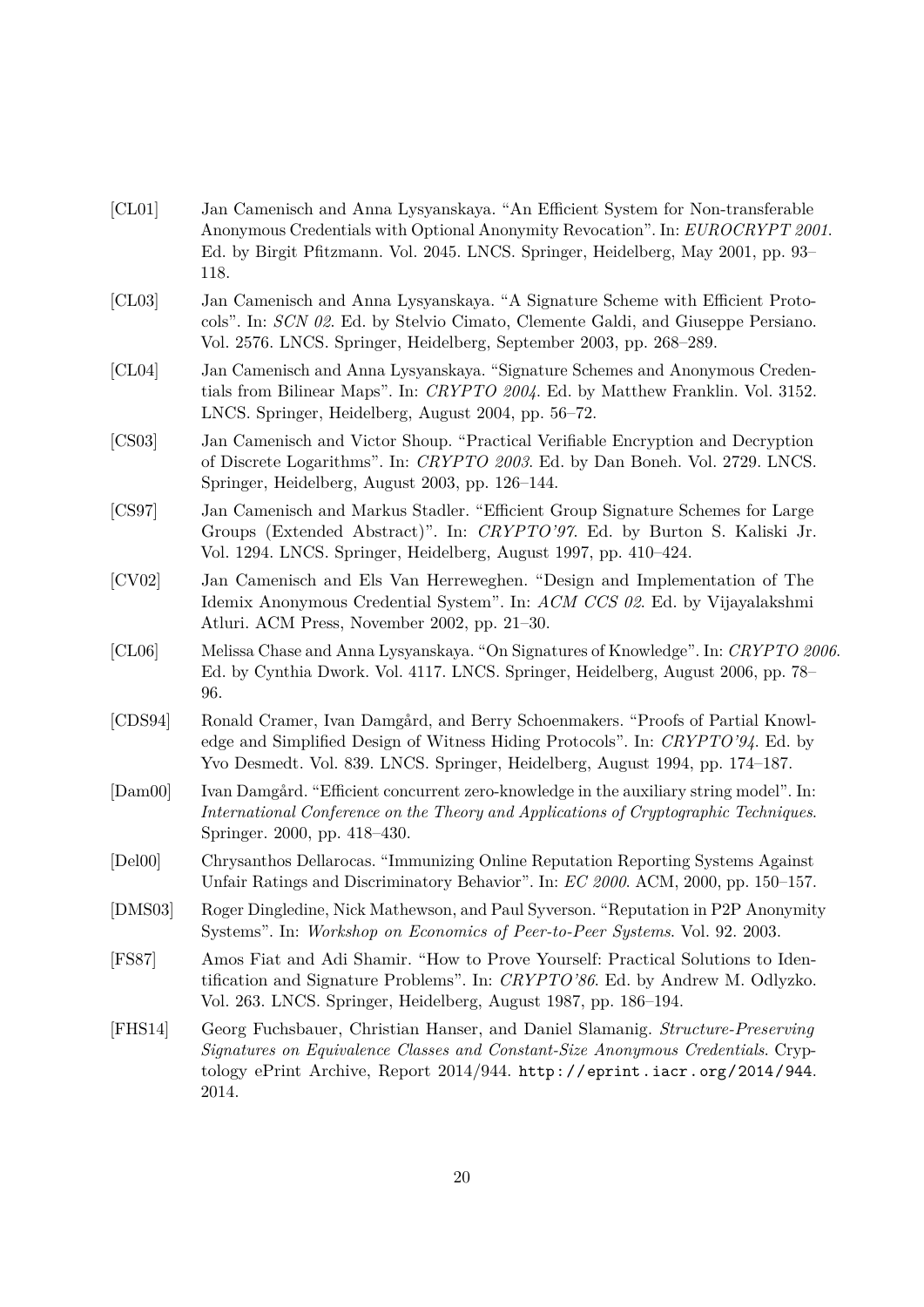- <span id="page-20-5"></span>[Hör+16] Felix Hörandner, Stephan Krenn, Andrea Migliavacca, Florian Thiemer, and Bernd Zwattendorfer. "CREDENTIAL: A Framework for Privacy-Preserving Cloud-Based Data Sharing". In: *ARES*. IEEE Computer Society, 2016, pp. 742–749.
- <span id="page-20-8"></span>[JI02] Audun Jøsang and Roslan Ismail. "The Beta Reputation System". In: *BLED 2002*. 2002, pp. 41–55.
- <span id="page-20-9"></span>[KSG03] Sepandar D. Kamvar, Mario T. Schlosser, and Hector Garcia-Molina. "The Eigen-Trust Algorithm for Reputation Management in P2P Networks". In: *WWW 2003*. ACM, 2003, pp. 640–651.
- <span id="page-20-6"></span>[Kos+17] Alexandros Kostopoulos et al. "Towards the Adoption of Secure Cloud Identity Services". In: *ARES*. ACM, 2017, 90:1–90:7.
- <span id="page-20-13"></span>[LLX07] Jiangtao Li, Ninghui Li, and Rui Xue. "Universal Accumulators with Efficient Nonmembership Proofs". In: *ACNS 07*. Ed. by Jonathan Katz and Moti Yung. Vol. 4521. LNCS. Springer, Heidelberg, June 2007, pp. 253–269.
- <span id="page-20-0"></span>[Lys02] Anna A. Lysyanskaya. "Signature Schemes and Applications to Cryptographic Protocol Design". PhD thesis. Cambridge, MA, USA, 2002.
- <span id="page-20-11"></span>[Ngu05] Lan Nguyen. "Accumulators from Bilinear Pairings and Applications". In: *CT-RSA 2005*. Ed. by Alfred Menezes. Vol. 3376. LNCS. Springer, Heidelberg, February 2005, pp. 275–292.
- <span id="page-20-2"></span>[PZ13] Christian Paquin and Greg Zaverucha. *U-Prove Cryptographic Specification V1.1 (Revision 3)*. December 2013. url: [https://www.microsoft.com/en-us/research/](https://www.microsoft.com/en-us/research/publication/u-prove-cryptographic-specification-v1-1-revision-3/) [publication/u-prove-cryptographic-specification-v1-1-revision-3/](https://www.microsoft.com/en-us/research/publication/u-prove-cryptographic-specification-v1-1-revision-3/).
- <span id="page-20-10"></span>[Ped92] Torben P. Pedersen. "Non-Interactive and Information-Theoretic Secure Verifiable Secret Sharing". In: *CRYPTO'91*. Ed. by Joan Feigenbaum. Vol. 576. LNCS. Springer, Heidelberg, August 1992, pp. 129–140.
- <span id="page-20-12"></span>[PS15] David Pointcheval and Olivier Sanders. *Short Randomizable Signatures*. Cryptology ePrint Archive, Report 2015/525. <http://eprint.iacr.org/2015/525>. 2015.
- <span id="page-20-1"></span>[PS16] David Pointcheval and Olivier Sanders. "Short Randomizable Signatures". In: *CT-RSA 2016*. Ed. by Kazue Sako. Vol. 9610. LNCS. Springer, Heidelberg, February 2016, pp. 111-126. doi: [10.1007/978-3-319-29485-8\\_7](https://doi.org/10.1007/978-3-319-29485-8_7).
- <span id="page-20-4"></span>[PS17] David Pointcheval and Olivier Sanders. *Reassessing Security of Randomizable Signatures*. Cryptology ePrint Archive, Report 2017/1197. [https://eprint.iacr.org/](https://eprint.iacr.org/2017/1197) [2017/1197](https://eprint.iacr.org/2017/1197). 2017.
- <span id="page-20-3"></span>[RCS14] Kai Rannenberg, Jan Camenisch, and Ahmad Sabouri. *Attribute-based Credentials for Trust: Identity in the Information Society*. Springer, 2014.
- <span id="page-20-7"></span>[SK13] Sebastian Claußand Stefan Schiffner and Florian Kerschbaum. "k-anonymous Reputation". In: *ASIA CCS 2013*. ACM, 2013, pp. 359–368.
- <span id="page-20-14"></span>[Sch01] Berry Schoenmakers. "Some efficient zeroknowledge proof techniques". Slides presented at the *International Workshop on Cryptographic Protocols*. March 2001.